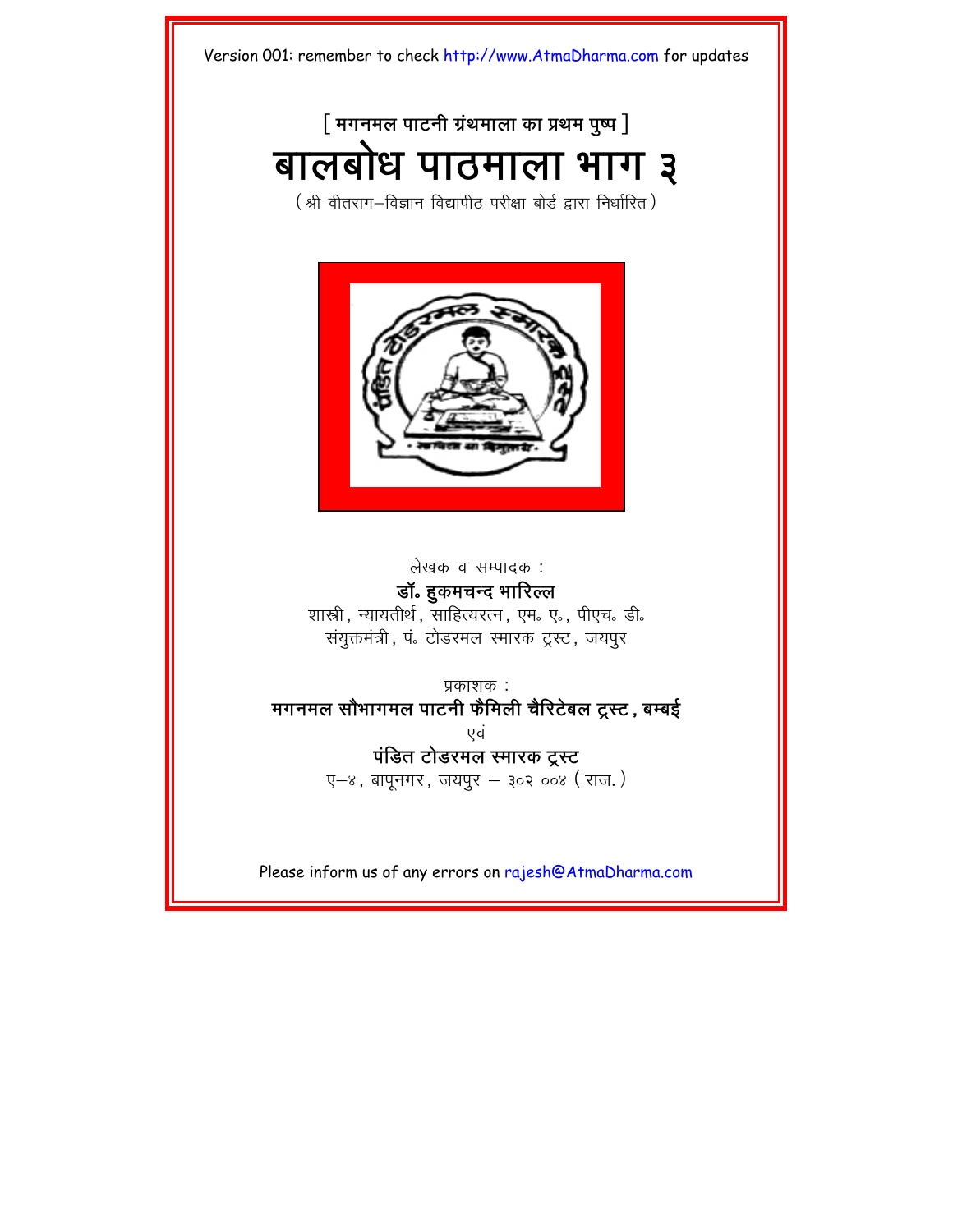## **[Thanks & Our Reque](mailto:rajesh@AtmaDharma.com)st**

This shastra has been donated to mark the  $15<sup>th</sup>$  svargvaas anniversary (28 September 2004) of, Laxmiben Premchand Shah, by her daughter, Jyoti Ramnik Gudka, Leicester, UK who has paid for it to be "electronised" and made available on the Internet.

Our request to y[ou:](http://www.atmadharma.com/donate)

1) We have taken great care to ensure this electronic version of BalbodhPathmala – Part 3 is a faithful copy of the paper version. However if you find any errors please inform us on rajesh@AtmaDharma.com so that we can make this beautiful work even more accurate.

2) Keep checking the version number of the on-line shastra so that if corrections have been made you can replace your copy with the corrected one.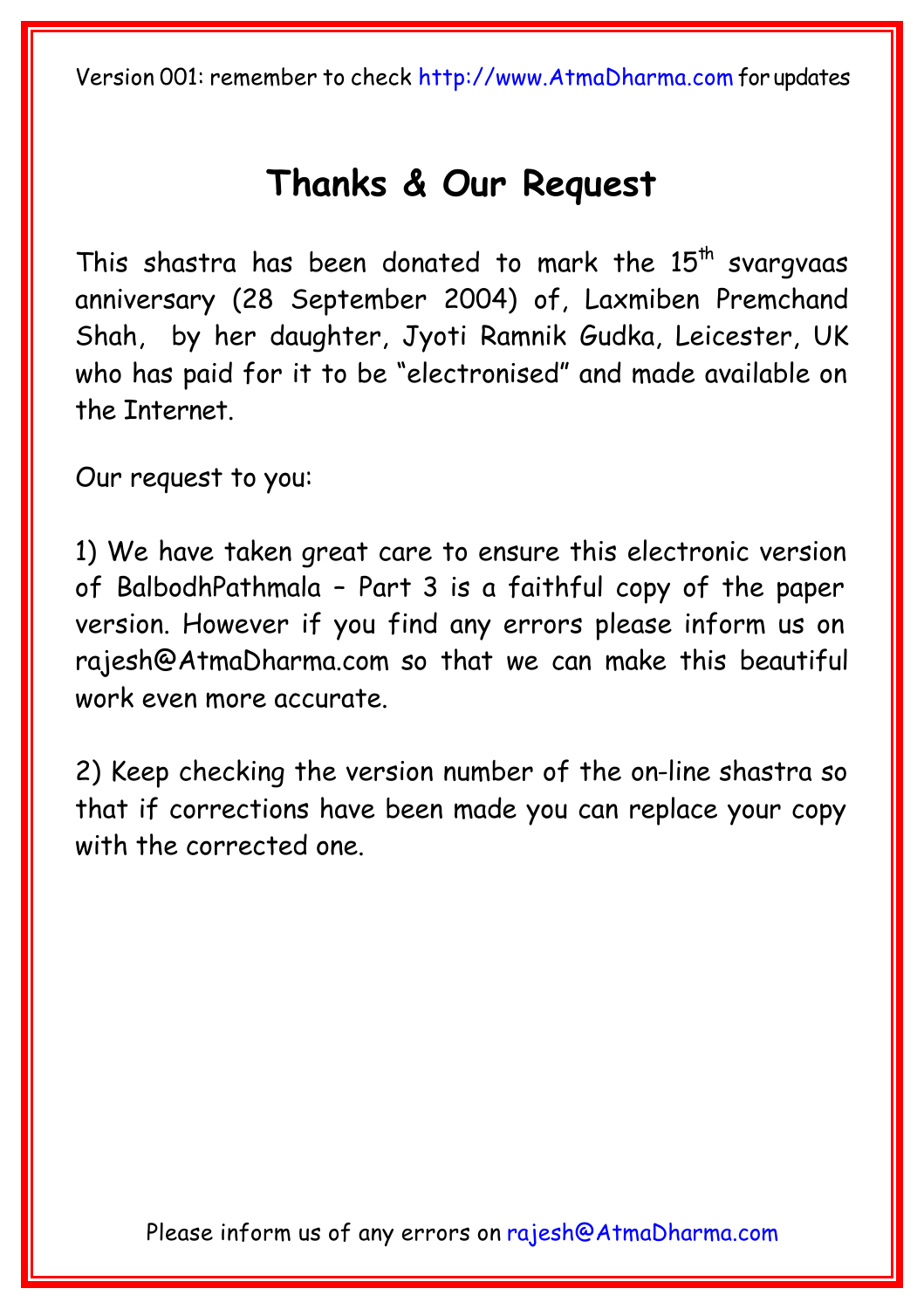# **Version History**

| Version | Date | Changes                                                        |                                          |  |
|---------|------|----------------------------------------------------------------|------------------------------------------|--|
| Number  |      |                                                                |                                          |  |
| 001     |      | 22 Sept 2004 First electronic version. Error corrections made: |                                          |  |
|         |      | Errors in Original Physical<br>Version                         | <b>Electronic Version</b><br>Corrections |  |
|         |      | Page No. 5, Line No.9- ग्रमत                                   | ग्रमृत                                   |  |
|         |      | Page No. 9, Line No.18- वाह्य                                  | बाह्य                                    |  |
|         |      | Page No. 12, Line No. 8- वहिरंग                                | बहिरंग                                   |  |
|         |      | Page No. 22, Line No.16-TH                                     | उपयोग                                    |  |
|         |      | Page No. 30, Line No.6-                                        | तदन्तर                                   |  |
|         |      | तदनन्तर                                                        |                                          |  |
|         |      |                                                                |                                          |  |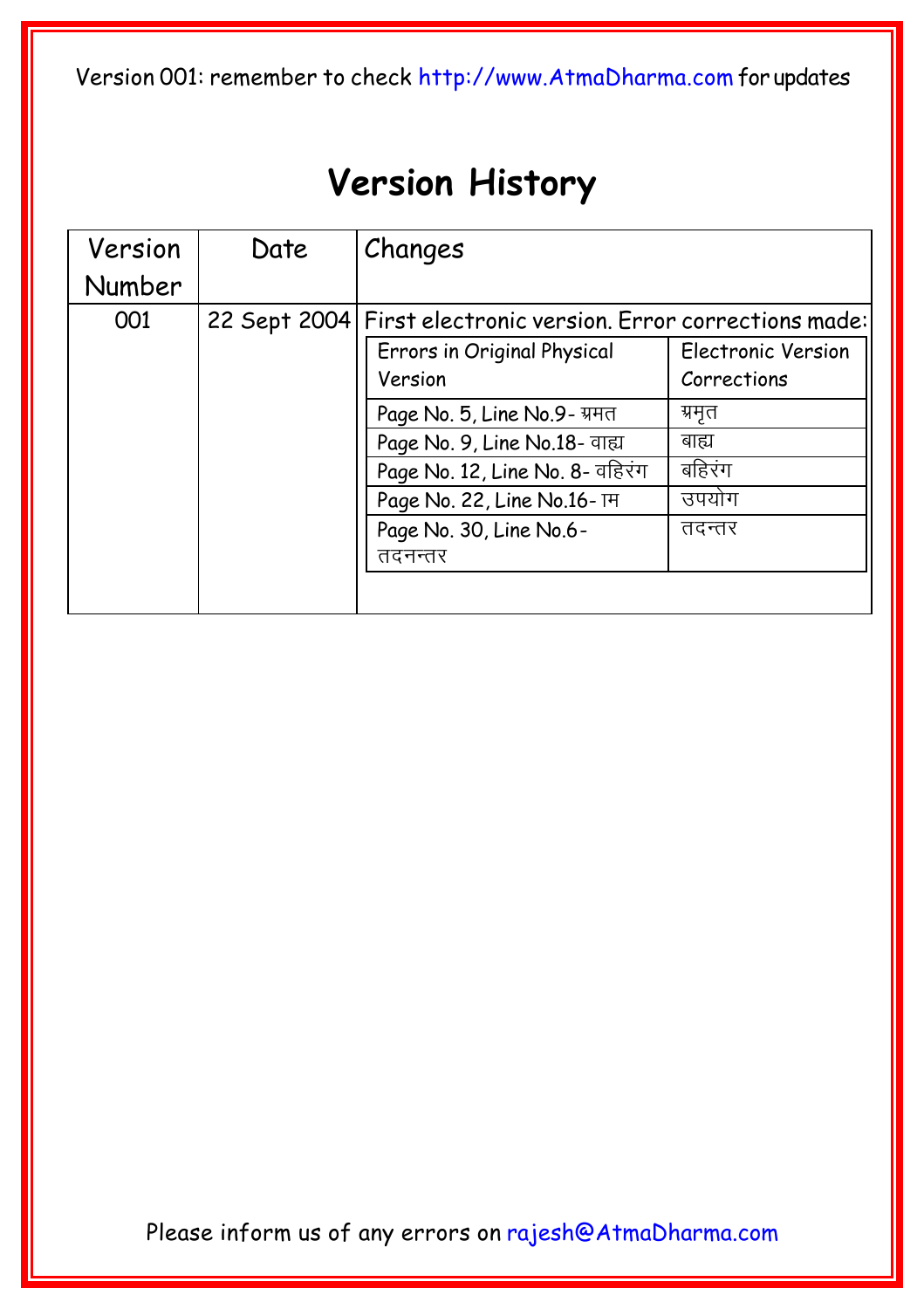**हिन्दी** : **प्रथम सोलह संस्करण विका**: १ लाख १७ हजार १०० (३१ मार्च, १९६९ से २६ जनवरी १९९४) **\and&**<br>**s** in the set of the set of the set of the set of the set of the set of the set of the set of the set of the s (३० अप्रेल १९९५) योग : २ लाख २७ हजार **१०० gujratI : Ý=m tIn sHSkr` :** 13 hjar मरा**ती : Ý=m car sHSkr` :** 20 hjar 200 **AHg/ejI : Ý=m sHSkr` :** 5 hjar <u>कन्नड :</u> **Ý=m dae sHSkr` :** 4 hjar तमिल : **Ý=m sHSkr` :** 1 hjar 500 **बंगला : Ý=m sHSkr` :** 1 hjar  **महायोग : १ लाख ७१ हजार ८००** 

मुद्रक) : **जे.** के. ऑफसैट प्रिंटर्स. जामा मस्जिद. दिल्ली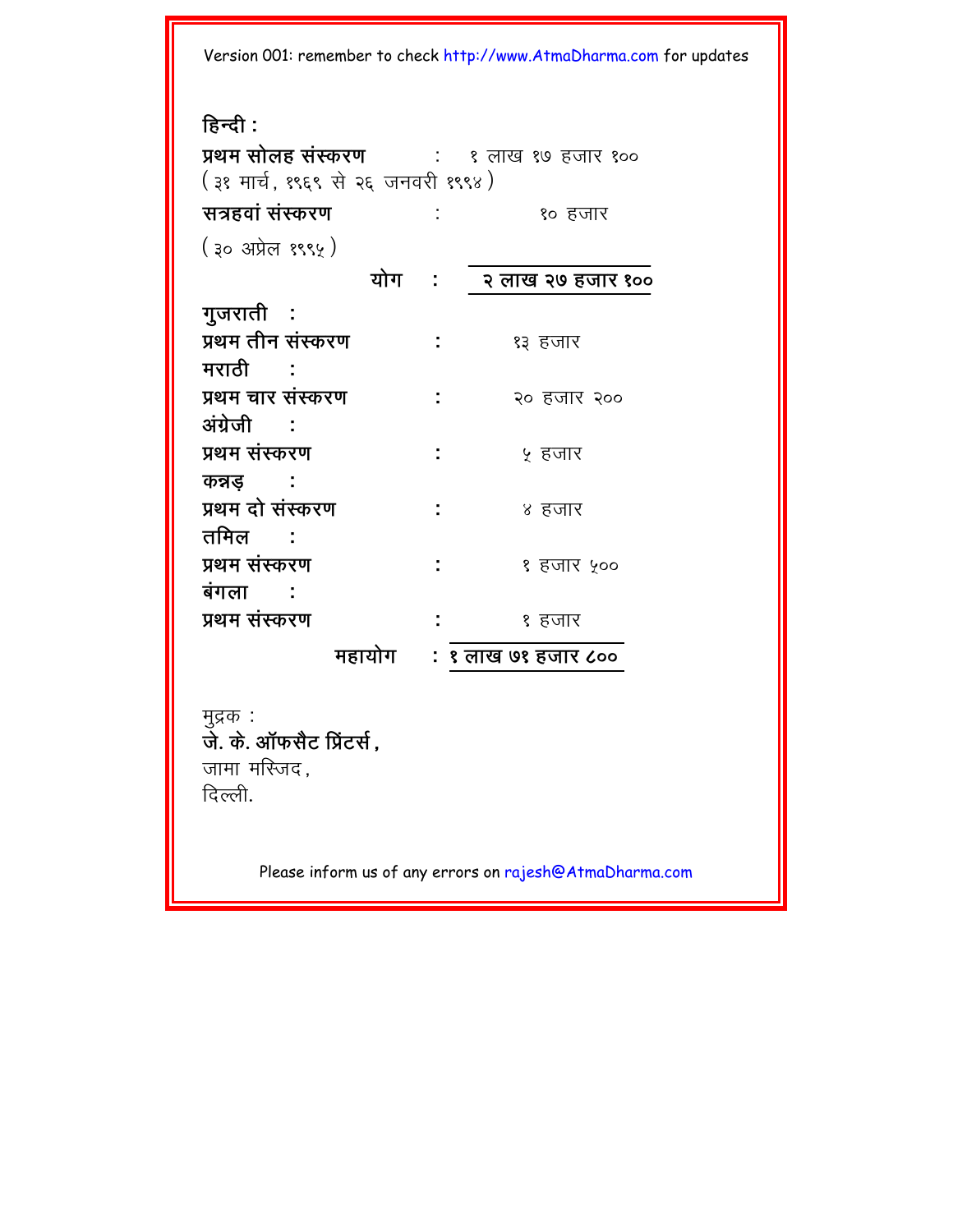<sup>'</sup> भगवान बनेंगे '

**संकल्प** -

सम्यग्दर्शन प्राप्त करेंगे। सप्त भयों से नहीं डरेंगे।। सप्त तत्त्व का ज्ञान करेंगे । जीव–ग्रजीव पहिचान करेंगे।। स्व—पर भेदविज्ञान करेंगे। निजानन्द का पान करेंगे।। पंच प्रभू का ध्यान धरेंगे । गुरूजन का सम्मान करेंगे।। <u>जिनवाणी का श्रवण करेंगे।</u> पठन करेंगे. मनन करेंगे।। रात्रि भोजन नहीं करेंगे। बिना छना जल काम न लेंगे।। निज स्वभाव को प्राप्त करेंगे। मोह भाव का नाश करेंगे।। रागद्रेष का त्याग करेंगे। ग्रौर ग्रधिक क्या $\,$  बोलो बालक  $\,$ भक्त नहीं, भगवान बनेंगे ।।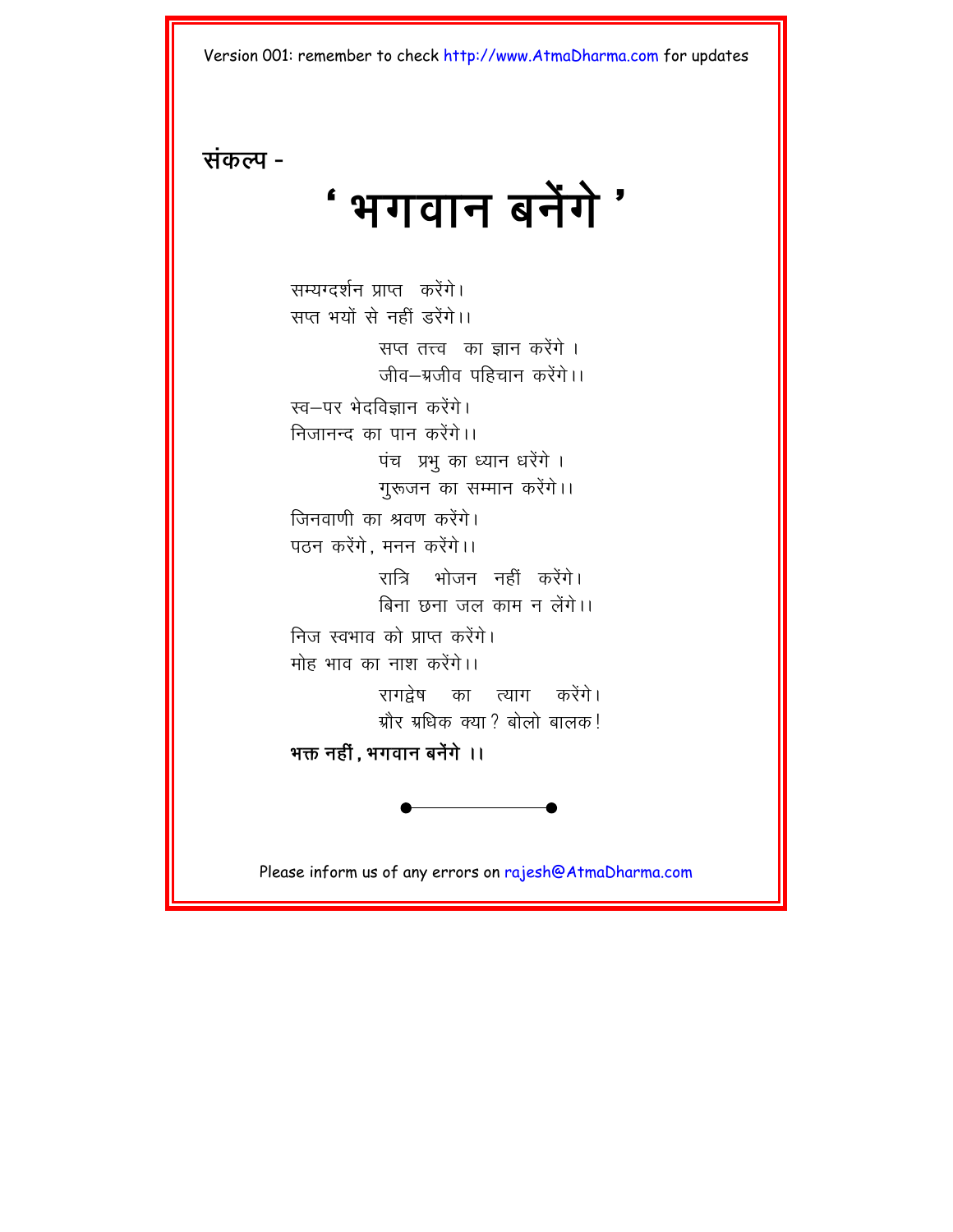विषय-सूची

| क्रम | नाम पाठ                 | पृष्ठ      |
|------|-------------------------|------------|
| १.   | देव–दर्शन               | 8          |
| २.   | पंच परमेष्ठी            | $\epsilon$ |
| ३.   | श्रावक के ग्रष्ट मूलगुण | १३         |
| 8.   | इन्द्रियाँ              | १६         |
| ५.   | सदाचार                  | २०         |
| ६.   | द्रव्य गुण पर्याय       | २३         |
| ७.   | भगवान नेमिनाथ           | २८         |
| L.   | जिनवाणी स्तुति          | ३१         |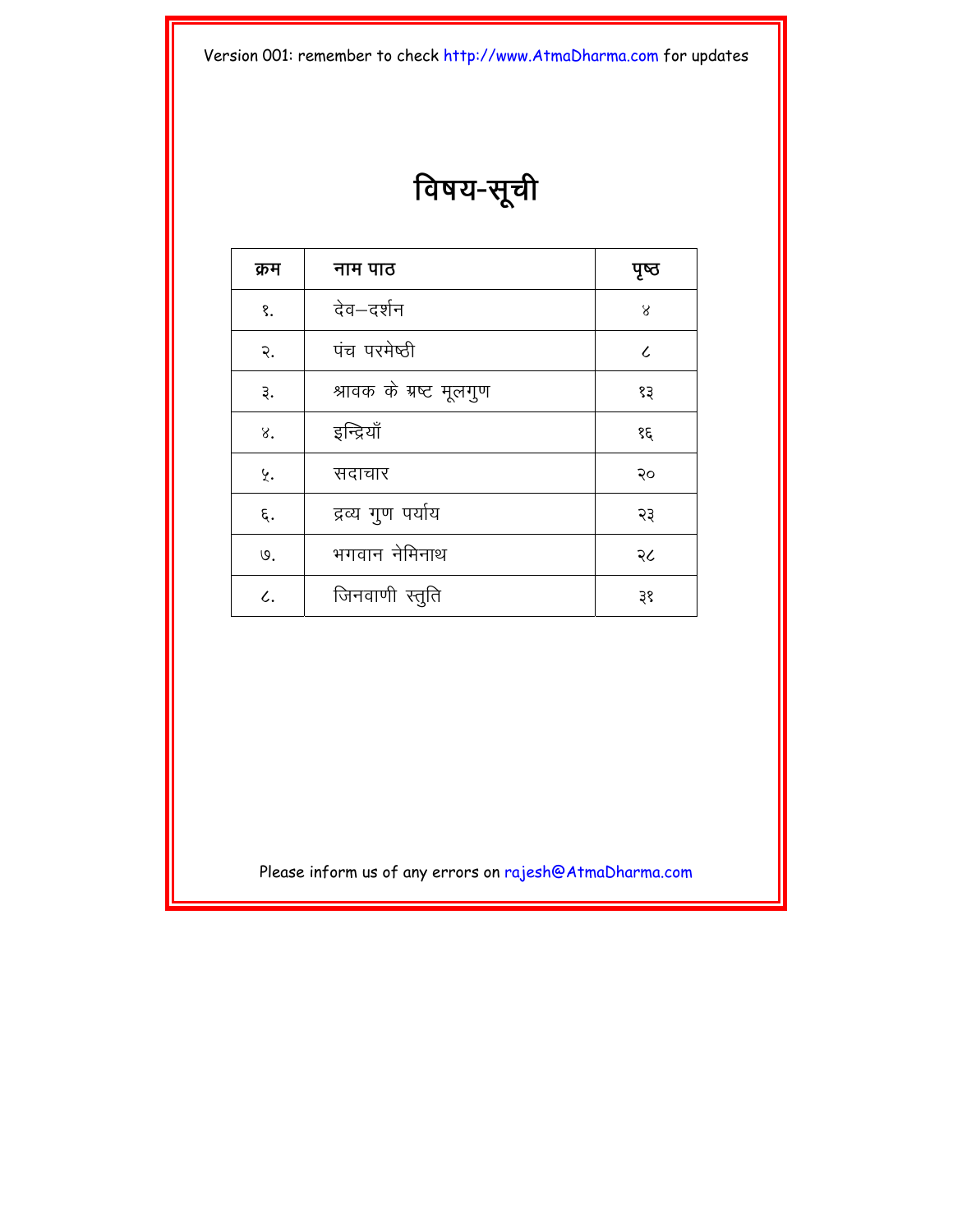<span id="page-6-0"></span>पाठ पहला देव-दर्शन

अति पुण्य उदय मम आया, प्रभु तुमरा दर्शन पाया। अब तक तुमको बिन जाने, दुख पाये निज गुण हाने।। पाये ग्रनंते दु:ख ग्रब तक, जगत को निज जानकर। सर्वज्ञ भाषित जगत हितकर, धर्म नहिं पहिचान कर।। भव बंधकारक सुखप्रहारक, विषय में सूख मानकर। निज पर विवेचक ज्ञानमय, सुखनिधि–सुधा नहिं पान कर।। १।। तब पद मम उर में आये, लखि कुमति विमोह पलाये। निज ज्ञान कला उर जागी, रुचि पूर्ण स्वहित में लागी ।। रूचि लगी हित में आत्म के. सतसंग में ग्रब मन लगा। मन में हुई ग्रब भावना, तव भक्ति में जाऊँ रँगा ।। प्रिय वचनकी हो टेव, गुणिगण गान में ही चित्त पगै । शूभ शास्त्र का नित हो मनन, मन दोष वादनतैं भगैं।। २।।

 $8^{\circ}$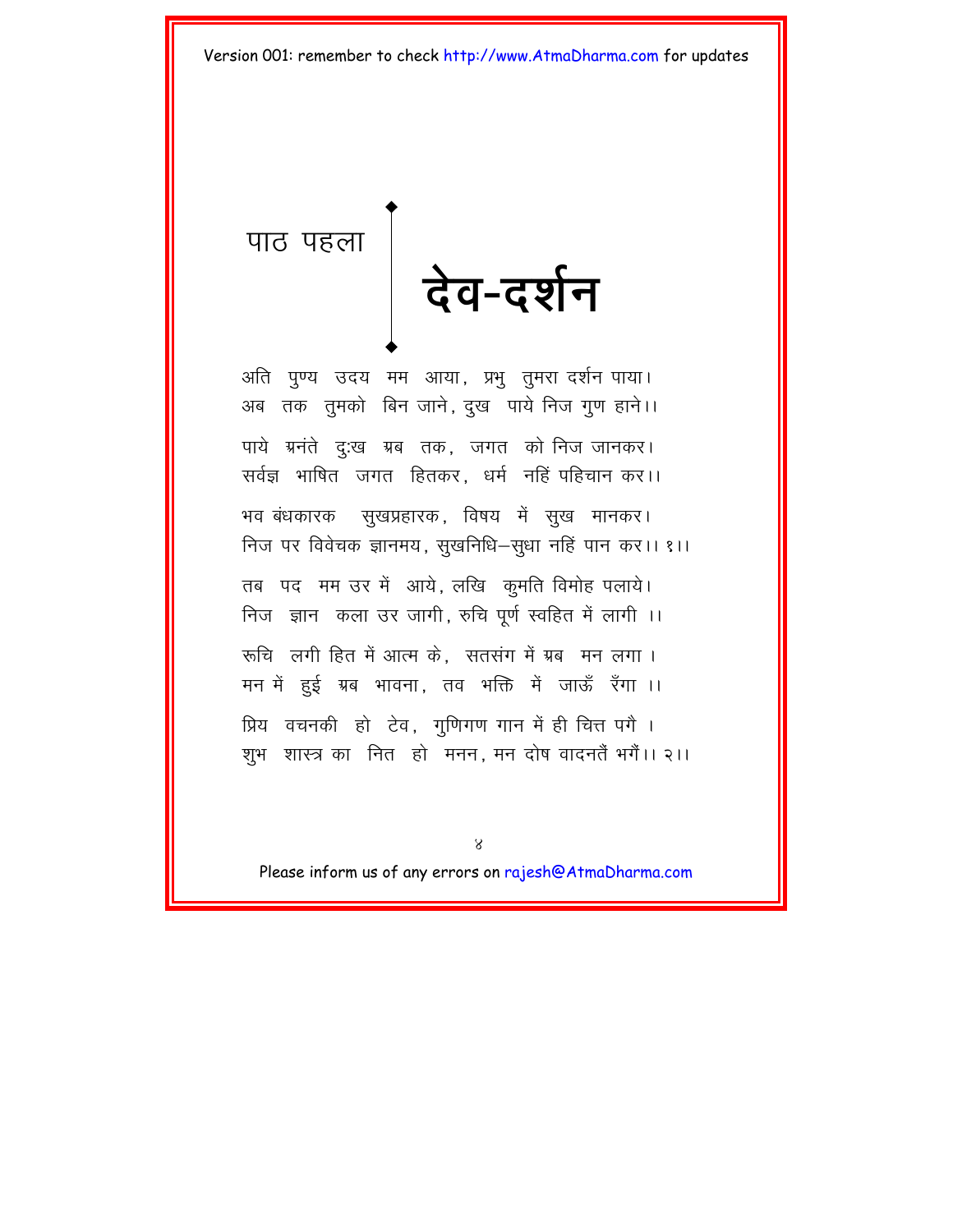# देव-दर्शन का सारांश

हे वीतराग सर्वज्ञ प्रभो! ग्राज मैंने महान् पुण्योदय से ग्रापके दर्शन प्राप्त किये हैं। ग्राज तक ग्रापको जाने बिना ग्रौर ग्रपने गुणों को पहिचाने बिना ग्रनंत दु:ख पाये हैं।

मैंने इस संसार को ग्रपना जानकर ग्रौर सर्वज्ञ भगवान द्वारा कहे गये. ग्रात्मा का हित करने वाले वीतराग धर्म को पहिचाने बिना ग्रनंत दु:ख प्राप्त किए हैं। ग्राज तक मैंने संसार बढाने वाले ग्रौर सच्चे सुख का नाश करने वाले पंचेंद्रिय के विषयों में सुख मान कर, सुख के खजाने स्वपर–भेदविज्ञान रूप ग्रमृत का पान नहीं किया है ।।१।।

पर ग्राज ग्रापके चरण मेरे हृदय में बसे हैं. उन्हें देखकर कुबुद्धि ग्रौर मोह भाग गये हैं। आत्मज्ञान की कला हृदय में जागत हो गई है ग्रौर मेरी रुचि ग्रात्महित में लग गई है। सत्समागम में मेरा मन लगने लगा है। ग्रत: मेरे मन में यह भावना जागृत हो गई है कि ग्रापकी भक्ति ही में रमा रहँ।

हे भगवन! यदि बचन बोलूँ तो ग्रात्महित करने वाले प्रिय बचन ही बोलूँ। मेरा चित्त गुणीजनों के गान में ही रहे ग्रथवा आत्महित के निरूपक शास्त्रों के ग्रभ्यास में ही लगा रहे। मेरा मन दोषों के चिंतन ग्रौर वाणी दोषों के कथन से दूर रहे ।।२।।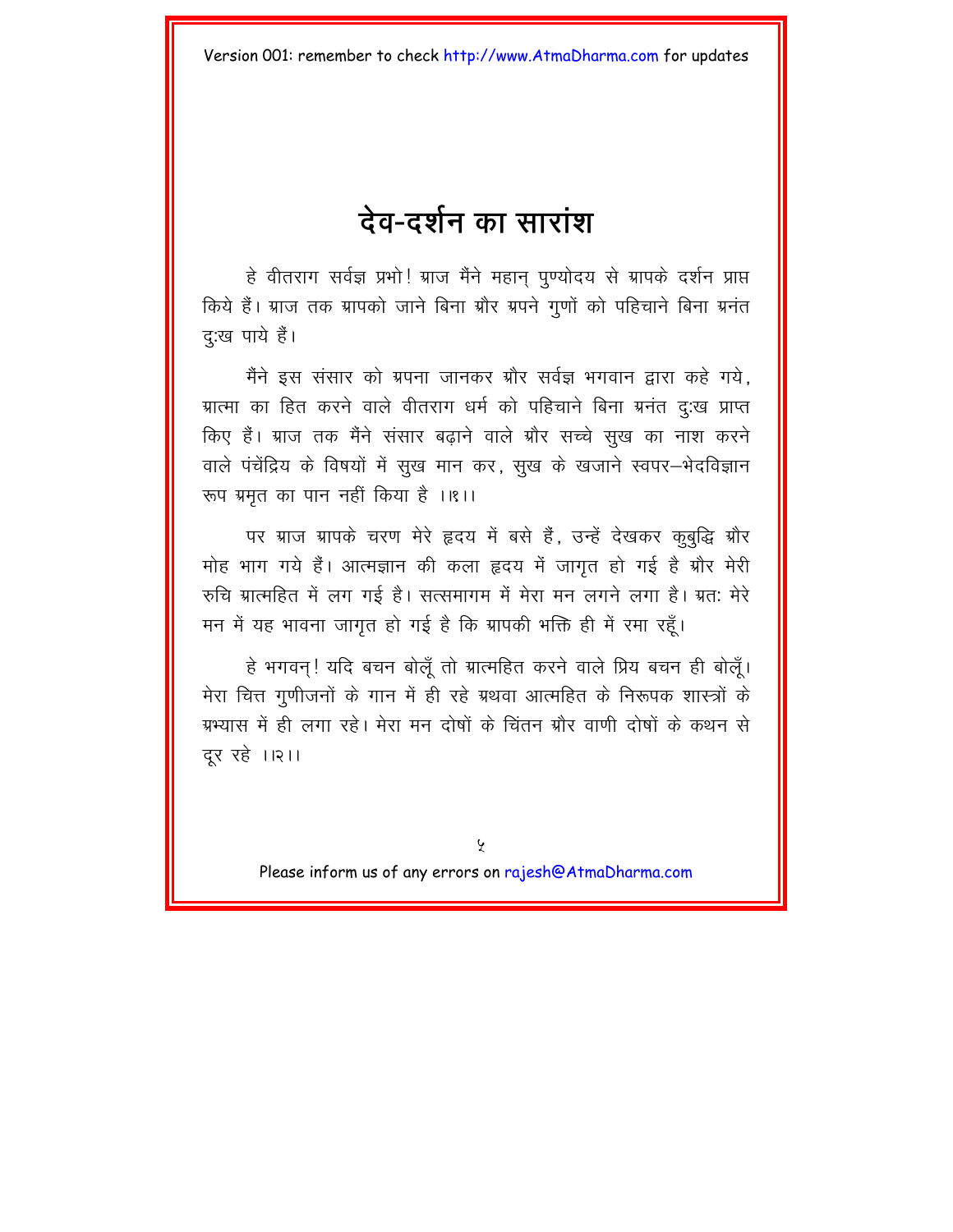कब समता उर में लाकर, द्वादश अनप्रेक्षा भाकर। ममतामय भूत भगाकर, मुनिव्रत धारूँ वन जाकर।। धरकर दिगंबर रूप कब, ग्रठ–बीस गुण पालन करूँ। दो-बीस परिषह सह सदा, शुभ धर्म दश धारन करूँ।। तप तपूँ द्वादश विधि सुखद नित, बंध ग्राश्रव परिहरूँ । ग्ररु रोकि नूतन कर्म संचित, कर्म रिपुकों निर्जरूँ ।।३।। कब धन्य सुअवसर पाऊँ, जब निज में ही रम जाऊँ । कर्तादिक भेद मिटाऊँ, रागादिक दुर भगाऊँ ।। कर दूर रागादिक निरंतर आत्मको निर्मल करूँ। बल ज्ञान दर्शन सूख ग्रतूल, लहि चरित क्षायिक आचरूँ ।। ग्रानन्दकन्द जिनेन्द्र बन उपदेशको नित उच्चरूँ । ग्रावै ' ग्रमर ' कब सुखद दिन, जब दु:खद भवसागर लरूँ ।।४।।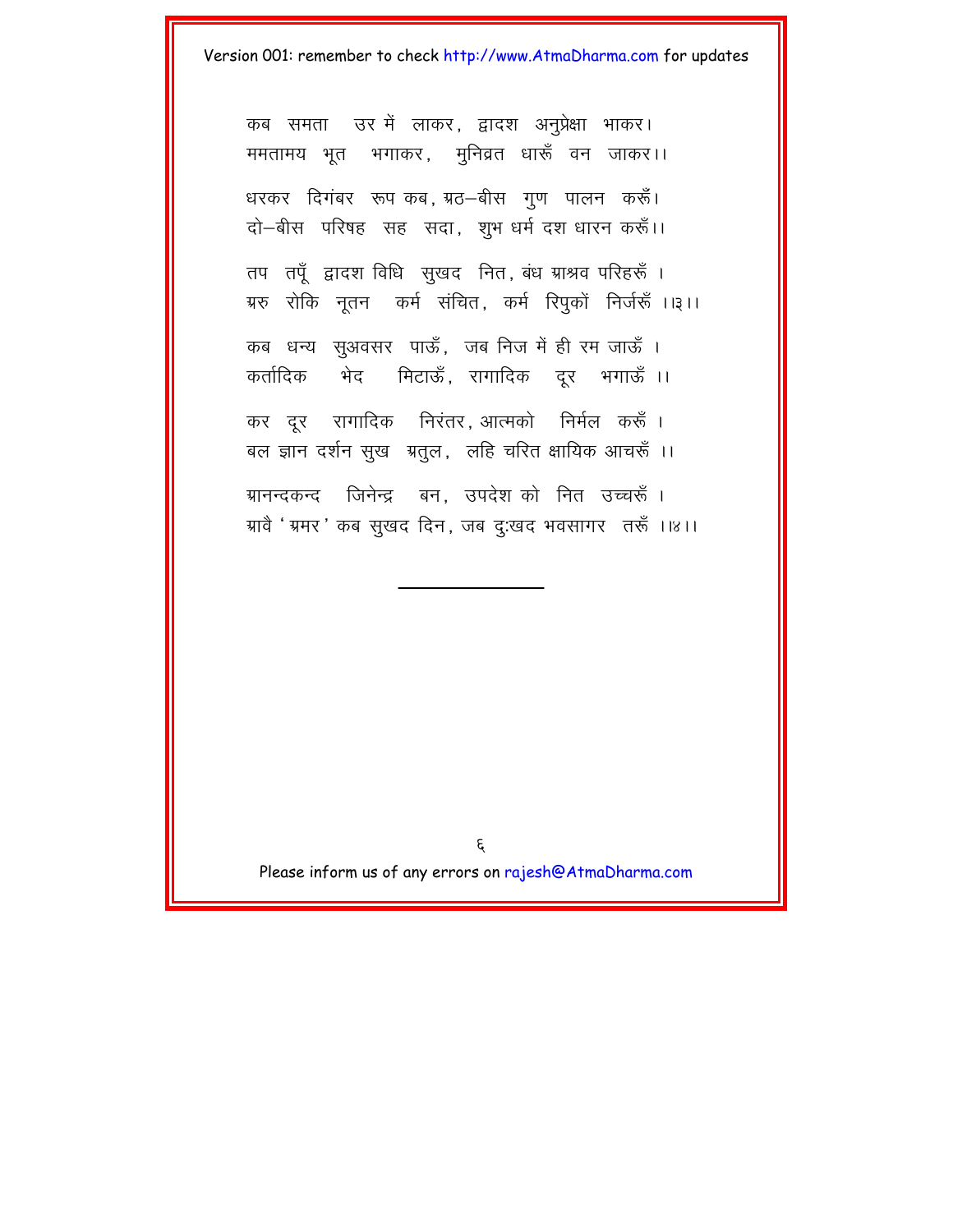मेरे मन में यह भाव जग रहें हैं कि – वह दिन कब ग्रायेगा जब मैं हृदय में समता भाव धारण करके. बारह भावनाओं का चिंतवन करके तथा ममतारूपी भूत (पिशाच) को भगाकर वन में जाकर मूनि दीक्षा धारण करूँगा। वह दिन कब ग्रायेगा जब मैं दिगम्बर वेश धारण करके ग्रहाईस मुलगुण धारण करूँगा, बाईस परीषहों पर विजय प्राप्त करूँगा ग्रौर दश धर्मों को धारण करूँगा, सुख देने वाले बारह प्रकार के तप तपँगा ग्रौर ग्राश्रव ग्रौर बंध भावों को त्याग नये कर्मों को रोककर संचित कर्मों की निर्जरा कर दूँगा  $11311$ 

वह धन्य घड़ी कब होगी जब मैं ग्रपने में ही रम जाऊँगा। कर्त्ता-कर्म के भेद का भी ग्रभाव करता हुग्रा राग-द्वेष दर करूँगा ग्रौर आत्मा को पवित्र बना लूँगा – जिससे ग्रात्मा में क्षायिक चारित्र प्रकट करके ग्रनंतदर्शन, ग्रनंतज्ञान, ग्रनंतसुख ग्रौर ग्रनंतवीर्य से युक्त हो जाऊँगा । ग्रानंदकन्द जिनेन्द्रपद प्राप्त कर लूँगा। मेरा वह दिन कब ग्रायेगा जब इस दु:खरूपी भवसागर को पार कर ग्रमर पद प्राप्त करूँगा।।४।।

उक्त स्तति में देव–दर्शन से लेकर देव (भगवान) बनने तक की भावना ही नहीं ग्राई है किन्तु भक्त से भगवान बनने की पूरी प्रक्रिया ही ग्रा गई $\hat{g}$ ।

**y**xन -

१. उक्त स्तुति में कोई भी एक छंद जो तुम्हें रुचिकर हुग्रा हो, ग्रर्थ सहित लिखिये एवं रुचिकर होने का कारण भी दीजिये।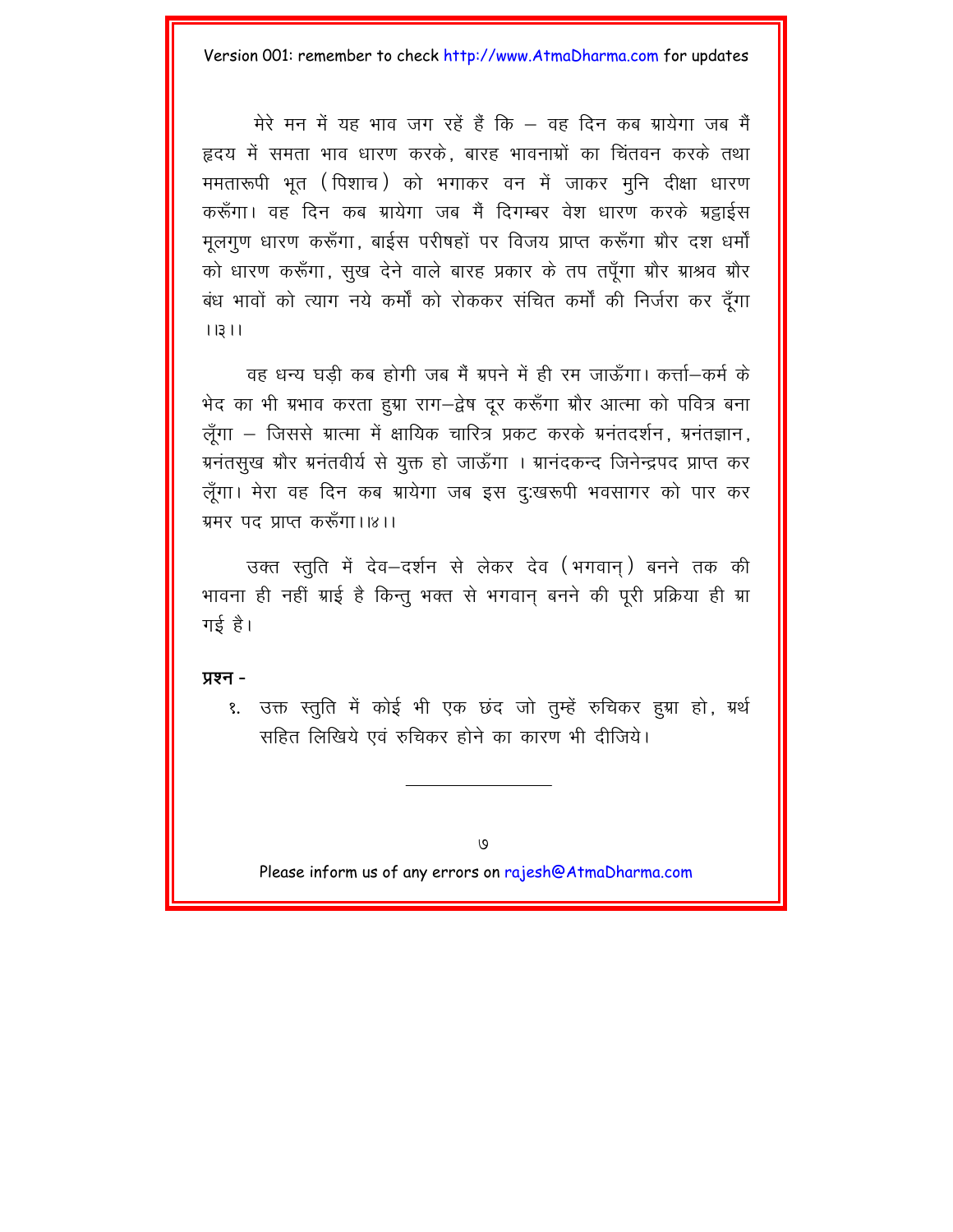<span id="page-10-0"></span>पाठ दूसरा<br> पंच परमेष्ठी

# णमो <sup>\*</sup>ग्ररिहंताणं , णमो सिद्धाणं , णमो ग्राइरियाणं । णमो उवज्झायाणं, णमो लोए सव्व साहूणं।।

यह पंच नमस्कार मंत्र है। इसमें सबसे पहिले पूर्ण वीतरागी ग्रौर पूर्ण ज्ञानी ग्ररहंत भगवानों को ग्रौर सिद्ध भगवानों को नमस्कार किया गया है। उसके बाद वीतराग मार्ग में चलने वाले मुनिराजों को नमस्कार किया गया है जिनमें ग्राचार्य मुनिराज, उपाध्याय मुनिराज ग्रौर सामान्य मुनिराज सब ग्रा जाते हैं।

\* 'धवल' में ' ग्ररिहंताणं ' व ' ग्ररहंताणं ' दोनों ही का प्रयोग हुग्रा है।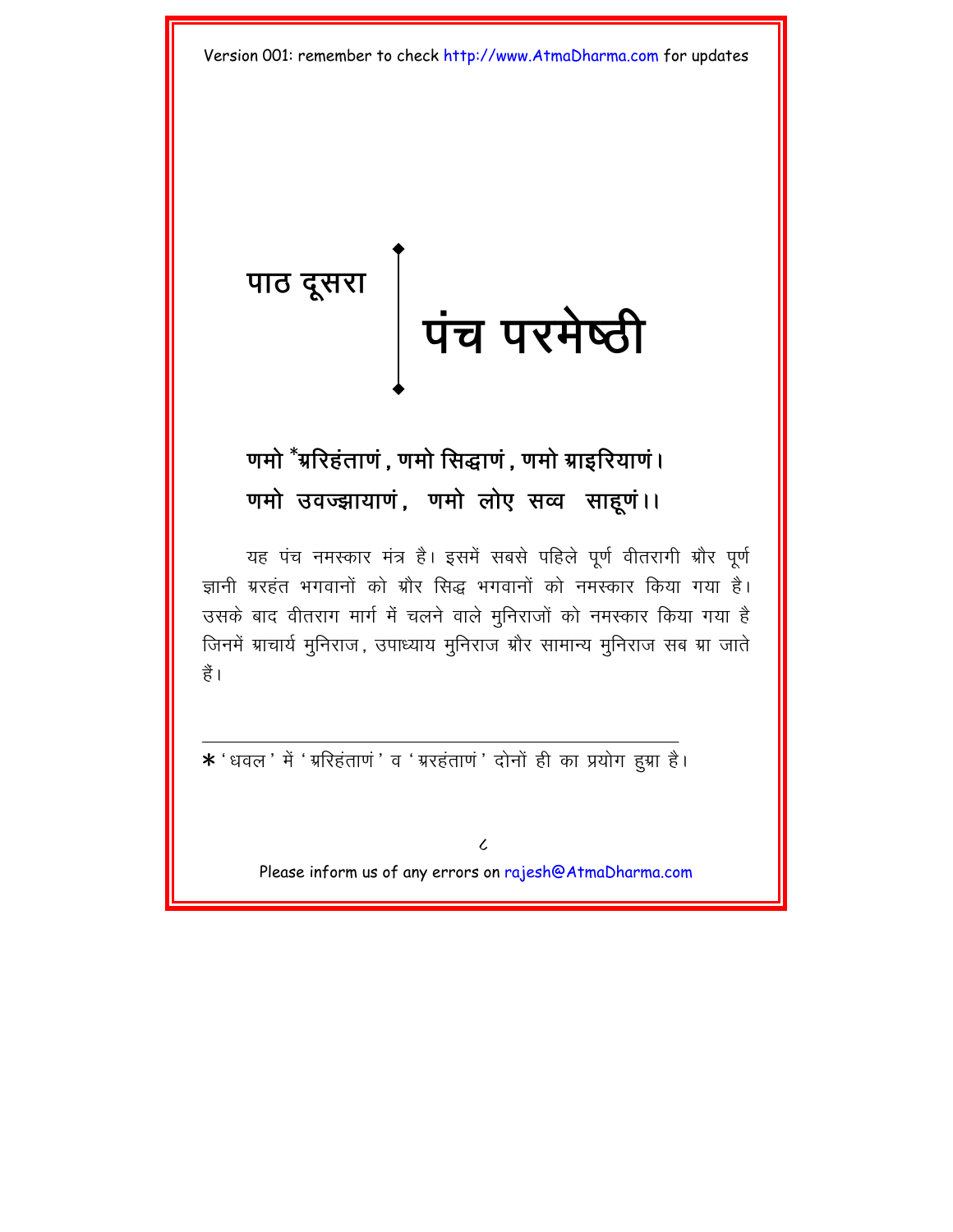ग्ररहंत, सिद्ध, ग्राचार्य, उपाध्याय ग्रौर साधू इनको पंच परमेष्ठी कहते हैं। ग्ररहंतादिक परमपद हैं ग्रौर जो परमपद में स्थित हों उन्हें परमेष्ठी कहते हैं। पाँच प्रकार के होने से उन्हें पंच परमेष्ठी कहते हैं।

### ग्ररहंत

जो गृहस्थपना त्यागकर, मुनि धर्म ग्रंगीकार कर, निज स्वभाव साधन द्वारा चार घाति कर्मों का क्षय करके ग्रनंत चतुष्टय (ग्रनंत दर्शन, ग्रनंत ज्ञान, ग्रनंत सूख, ग्रनंतवीर्य) रूप बिराजमान हुए वे ग्ररहंत हैं।



ग्ररहंत परमेष्ठी

शास्त्रों में ग्ररहंत के ४६ गुणों (विशेषणों) का वर्णन है। उनमें कूछ विशेषण तो शरीर से सम्बन्ध रखते हैं ग्रौर कूछ ग्रात्मा से। ४६ (छयालीस) गुणों में १० तो जन्म के ग्रतिशय हैं, जो शरीर से संबंध रखते हैं। १० केवलज्ञान के ग्रतिशय हैं, वे भी बाह्य पुण्य सामग्री से संबंधित हैं, तथा १४ देवकृत ग्रतिशय तो स्पष्ट देवों द्वारा किए हुए हैं ही। ये सब तीर्थंकर ग्ररहंतों के ही होते हैं, सब ग्ररहंतो के नहीं। ग्राठ प्रातिहार्य भी बाह्य विभूति हैं। किंतू ग्रनंत चतुष्टय ग्रात्मा से संबंध रखते है, ग्रतः वे प्रत्येक ग्ररहंत के होते हैं। ग्रतः निश्चय से वे ही ग्ररहंत के गुण हैं।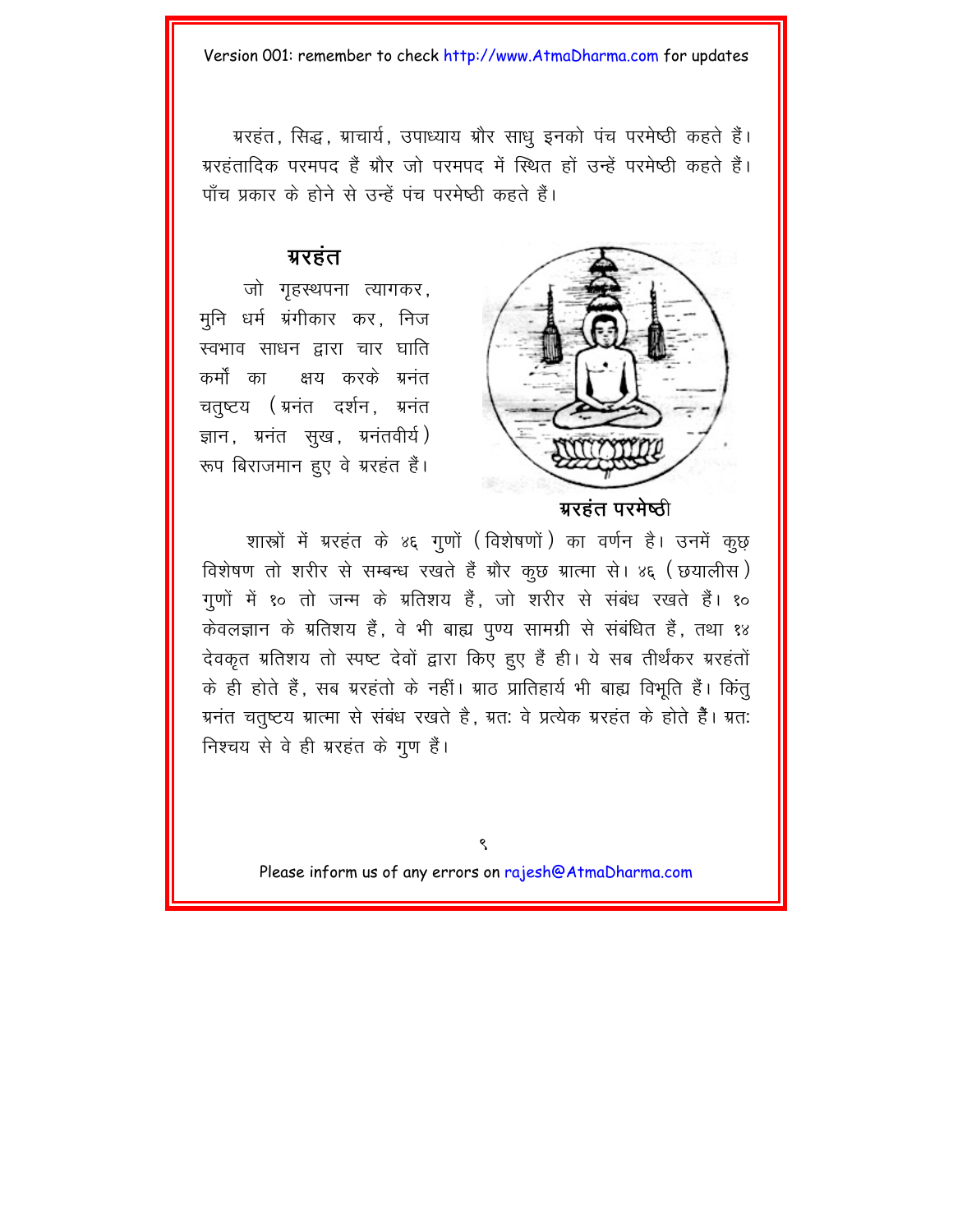### सिद्ध

जो गृहस्थ ग्रवस्था का त्यागकर, मुनिधर्म साधन द्वारा चार घाति कर्मों का नाश होने पर ग्रनंत चतुष्टय प्रकट करके कुछ समय बाद ग्रघाति कर्मों के नाश होने पर समस्त ग्रन्य द्रव्यों का संबंध छूट जाने पर पूर्ण मुक्त हो गये हैं; लोक के ग्रग्न-भाग में किंचित् न्यून पुरुषाकार बिराजमान हो गये हैं;



सिद्ध परमेष्ठी

जिनके द्रव्यकर्म, भावकर्म ग्रौर नोकर्म का ग्रभाव होने से समस्त ग्रात्मिक गुण प्रकट हो गये है; वे सिद्ध हैं। उनके ग्राठ गूण कहे गये हैं-

समकित दर्शन ज्ञान, ग्रगुरुलघु ग्रवगाहना। सक्ष्म वीरजवान, निराबाध गुण सिद्ध के।। १. क्षायिक सम्यक्त्व ३. ग्रनंत ज्ञान ५. ग्रवगाहनत्व ७. ग्रनंतवीर्य २. ग्रनंत दर्शन ४. ग्रगुरुलघुत्व ६. सूक्ष्मत्व ८. ग्रव्याबाध

# ग्राचार्य, उपाध्याय ग्रौर साधुग्रौं का सामान्य स्वरूप

ग्राचार्य, उपाध्याय ग्रौर साधु सामान्य से साधुग्रों में ही ग्रा जाते हैं। जो विरागी होकर, समस्त परिग्रह का त्याग करके, शुद्धोपयोग रूप मुनिधर्म ग्रंगीकार करके अंतरंग में शुद्धोपयोग द्वारा ग्रपने को ग्राप रूप ग्रनुभव करते हैं; ग्रपने उपयोग को बहुत नहीं भ्रमाते हैं, जिनके कदाचित् मंदराग के उदय में शूभोपयोग भी होता है परन्तू उसे भी हेय मानते हैं, तीव्र कषाय का ग्रभाव होने से ग्रशुभोपयोग का तो ग्रस्तित्व ही नहीं रहता है–ऐसे मुनिराज ही सच्चे साधू हैं।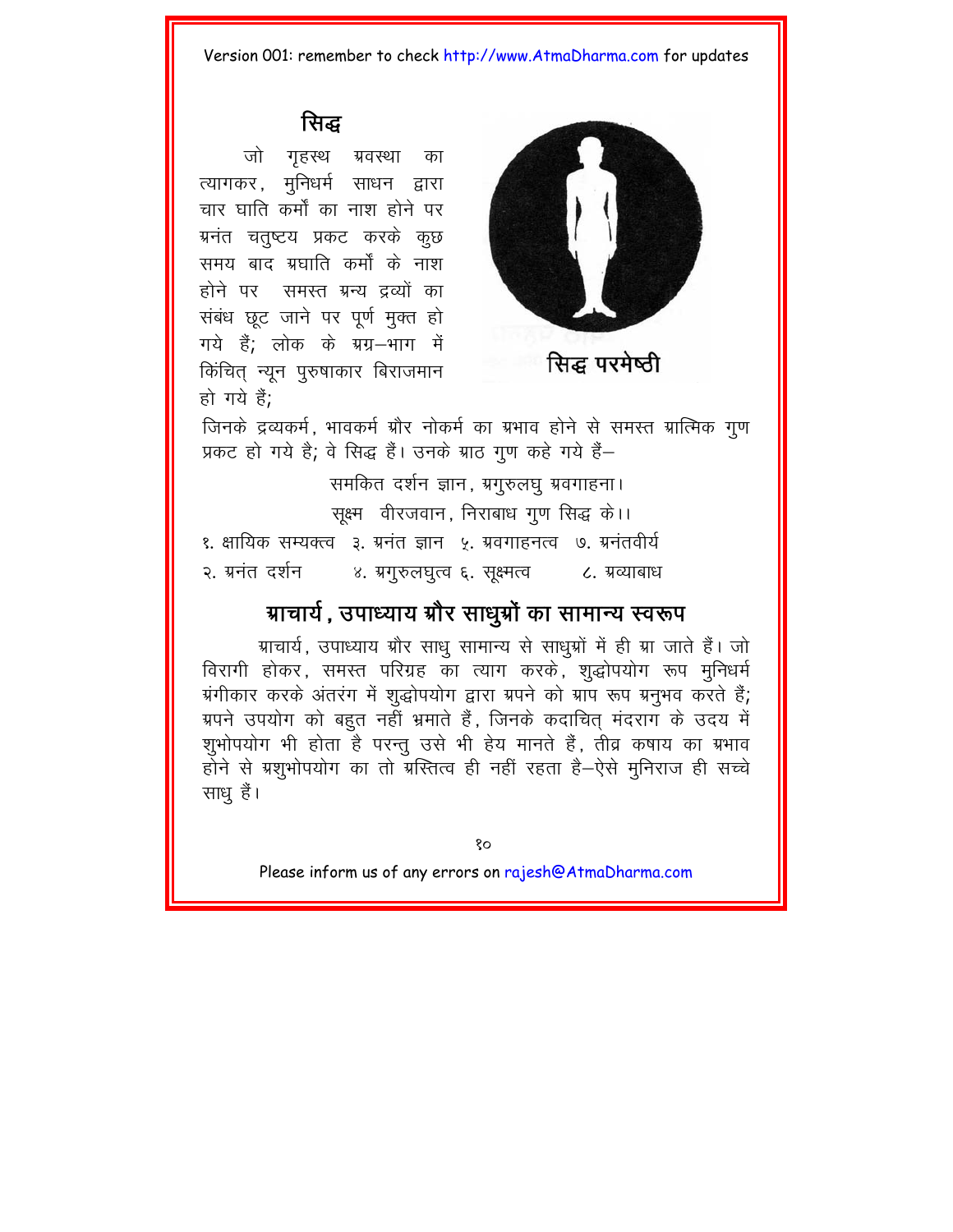### ग्राचार्य

जो सम्यग्दर्शन. सम्यग्ज्ञान. सम्यकुचारित्र की म्रधिकता से प्रधान पद प्राप्त करके मुनिसंघ के नायक हुए हैं, तथा जो मुख्यपने तो निर्विकल्प स्वरूपाचरण में ही मग्न रहते हैं. पर कभी–कभी रागाँश के उदय से करुणाबुद्धि हो तो धर्म के लोभी ग्रन्य जीवों को धर्मोपदेश देते हैं. दीक्षा लेने वाले को योग्य जान दीक्षा देते हैं



ग्राचार्य परमेष्ठी

ग्रपने दोष प्रकट करने वाले को प्रायश्चित विधि से शुद्ध करते हैं-ऐसा .<br>ग्राचरण करने ग्रौर कराने वाले ग्राचार्य कहलाते हैं।

### त्तपाध्याय

जो बहुत जैन शास्त्रों के ज्ञाता होकर संघ में पतन—पातन के ग्रधिकारी हुए हैं, तथा जो समस्त शास्त्रों का सार ग्रात्मस्वरूप में एकाग्रता है; ग्रधिकतर तो उसमें लीन रहते हैं, कभी कभी कषायाँश के सदय से यदि सपयोग वहाँ स्थिर न रहे तो उन शास्त्रो को



उपाध्याय परमेष्ठी

स्वयं पढ़ते हैं, ग्रौरों को पढ़ाते हैं – वे उपाध्याय हैं। ये मुख्यत: द्वादशाङ्ग के पाठी होते हैं।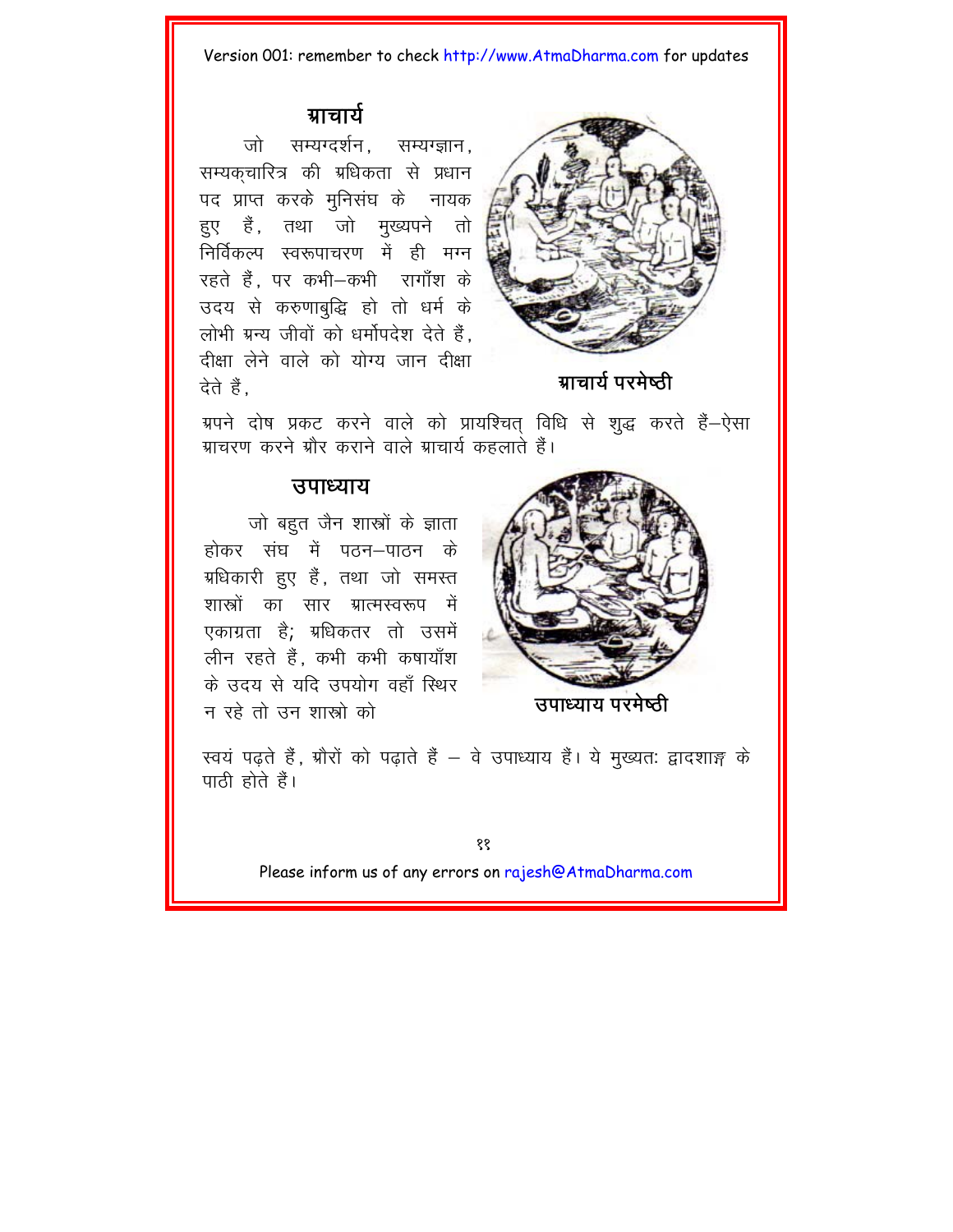### साधू

ग्राचार्य उपाध्याय को छोडकर ग्रन्य समस्त जो मुनिधर्म के धारक हैं ग्रौर आत्मस्वभाव को साधते हैं, बाह्य २८ मूलगुणों को ग्रखंडित पालते हैं. समस्त ग्रारंभ ग्रौर ग्रंतरंग बहिरंग परिग्रह से रहित होते हैं. सदा ज्ञान-ध्यान में लवलीन रहते हैं, सांसारिक प्रपंचों से सदा दूर रहते है, उन्हें साधु परमेष्ठी कहते हैं।



साध परमेष्ठी

इस प्रकार पंच परमेष्ठी का स्वरूप वीतराग–विज्ञानमय है, ग्रतः वे पूज्य हैं।

### प्रश्न -

- ९. पंच परमेष्ठी किन्हें कहते हैं?
- २. ग्ररहंत ग्रौर सिद्ध परमेष्ठीयों का स्वरूप बतलाइये एवं उनका ग्रन्तर स्पष्ट कीजिए।
- ३. सामान्य से साधुग्रों का स्वरूप बताकर ग्राचार्य साधुग्रों ग्रौर उपाध्याय साधुग्रों का स्वरूप बतलाइये।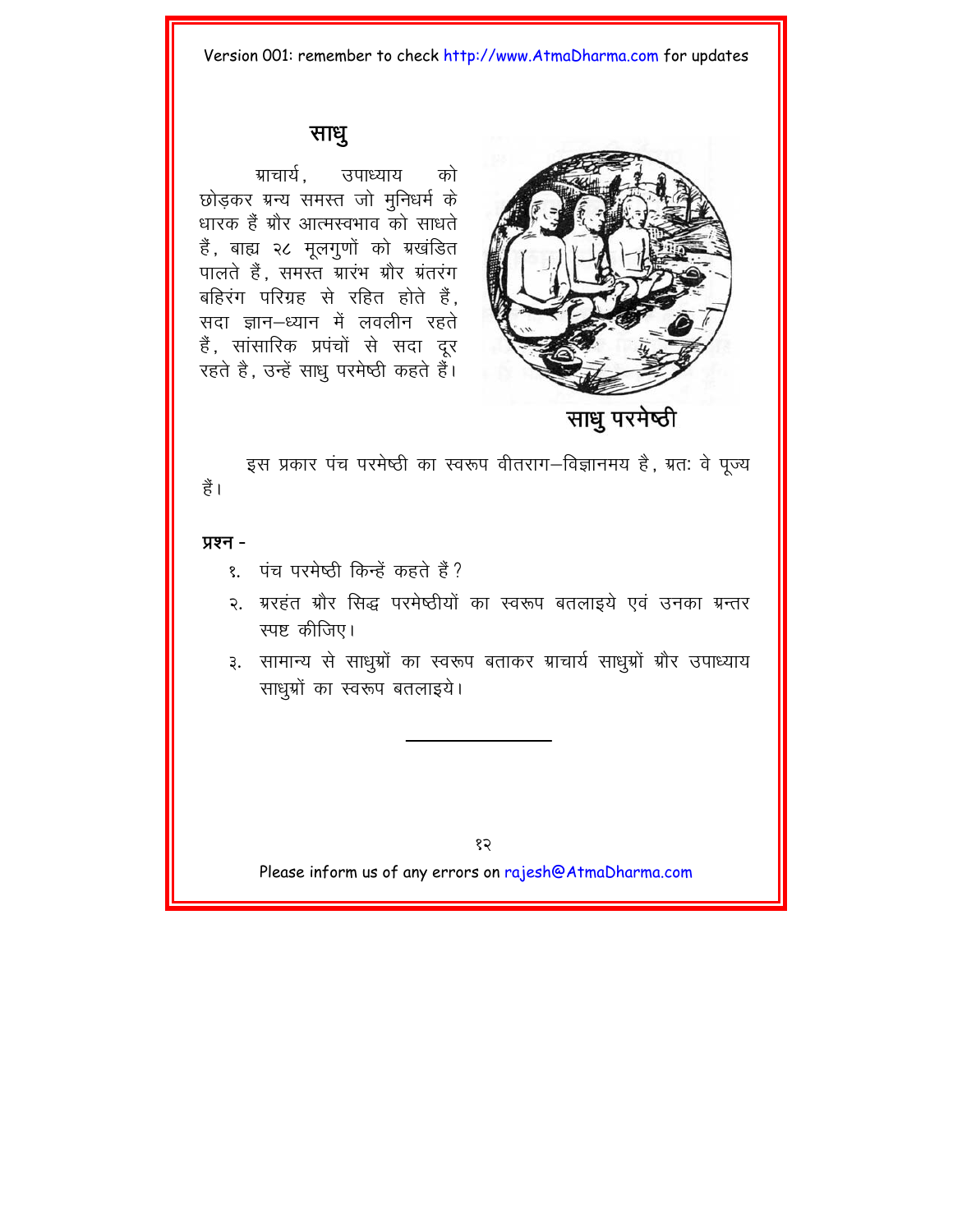# <span id="page-15-0"></span>**पाठ तीसरा**

# श्रावक के अष्ट मूलगुण

- प्रबोध क्यों भाई ! इस शीशी में क्या है ?
- सूबोध $-$ शहद।
- $\frac{1}{2}$  valued  $\frac{1}{2}$
- सूबोध वैद्यजी ने दवाई दी थी ग्रौर कहा था कि शहद या चीनी (शक्कर) की चासनी में खाना। ग्रत: बाजार से शहद लाया हूँ।
- प्रबोध तो क्या तुम शहद खाते हो?

मालूम नहीं ? यह तो महान् ग्रपवित्र पदार्थ हैं। मधु-मक्खियों का मल है ग्रौर बहुत से त्रस-जीवों के घात से उत्पन्न होता है। इसे कदापि नहीं खाना चाहिये।

सुबोध – भाई, हम तो साधारण श्रावक हैं, कोई व्रती थोड़े ही हैं। प्रबोध – साधारण श्रावक भी ग्रष्ट मुलगुण का धारी ग्रौर सप्त व्यसन का त्यागी होता है। मधु (शहद) का त्याग ग्रष्ट मुलगुणों में ग्राता है।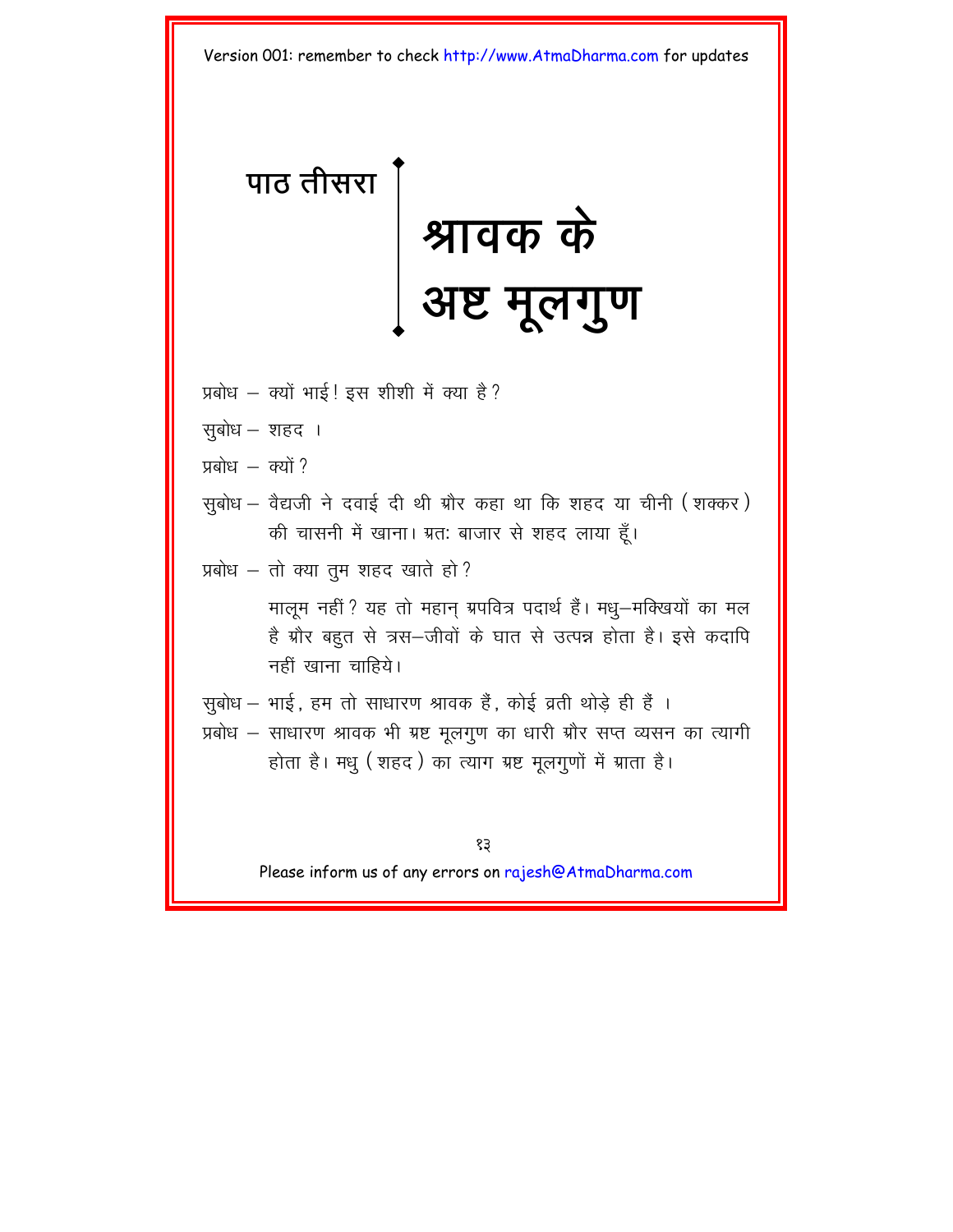सुबोध - मुलगुण किसे कहते हैं ? ग्रौर ग्रष्ट मुलगुण में क्या-क्या ग्राता है ?

- प्रबोध निश्चय से तो समस्त पर–पदार्थों से दृष्टि हटाकर ग्रपनी ग्रात्मा की श्रद्धा, ज्ञान ग्रौर लीनता ही मुमुक्षु श्रावक के मूलगुण हैं; पर व्यवहार से मद्य-त्याग, मांस-त्याग, मध्-त्याग ग्रौर पांच उदुम्बर फलों के त्याग को ग्रष्ट मूलगूण कहते हैं।
- सुबोध मधु-त्याग तो शहद के त्याग को कहते हैं, पर मद्य-त्याग किसे कहते हैं ?
- प्रबोध शराब वगैरह मादक वस्तुग्रों के सेवन करने का त्याग करना मद्य– त्याग है। यह पदार्थों को सड़ा-गलाकर बनाई जाती है, ग्रत: इसके सेवन से लाखों जीवों का घात होता है तथा नशा उत्पन्न करने के कारण विवेक समाप्त होकर ग्रादमी पागल-सा हो जाता है. ग्रत: इसका त्याग करना भी ग्रति ग्रावश्यक है।
- सुबोध– ग्रौर मांस–त्याग क्यों ग्रावश्यक है ?
- प्रबोध– त्रस जीवों के घात (हिंसा) बिना मांस की उत्पत्ति नहीं होती है तथा मांस में निरन्तर त्रस जीवों की उत्पत्ति भी होती रहती है। ग्रत मांस खाने वाला ग्रसंख्य त्रस जीवों का घात करता है. उसके परिणाम क्रर हो जाते हैं। ग्रात्महित के इच्छक प्राणी को मांस का सेवन कदापि नहीं करना चाहिये। ग्रण्डा भी त्रस जीवों का शरीर होने से मांस ही हैं। ग्रत: उसे भी नहीं खाना चाहिये।
- सूबोध ग्रौर पंच उद्म्बर फल कौनसे हैं?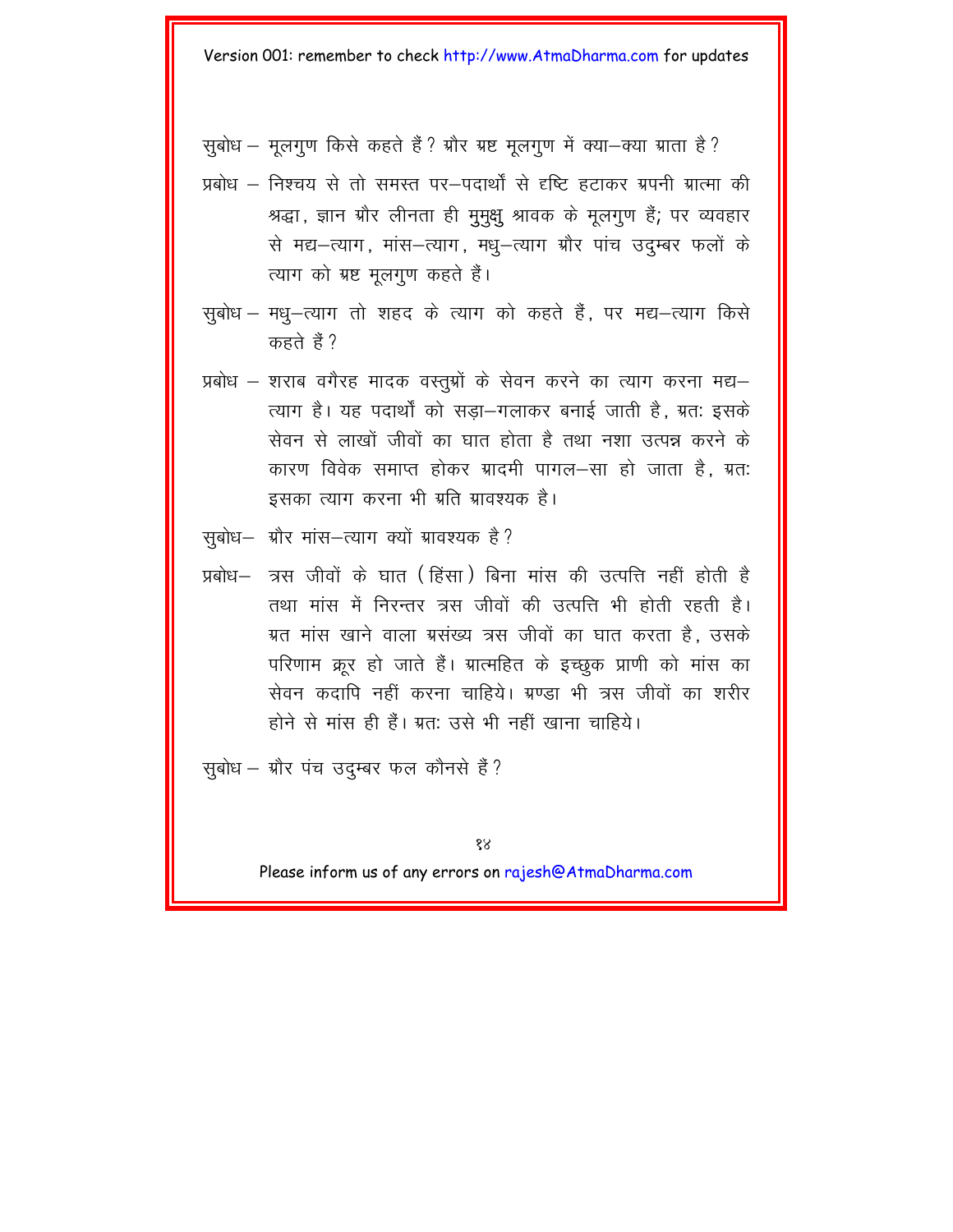- प्रबोध बड़ का फल, पीपल का फल, ऊमर, कठूमर (गूलर) ग्रौर पाकरफल इन पाँच जाति के फलों को उदम्बर फल कहते है। इनके मध्य में ग्रनेक सुक्ष्म स्थल त्रस जीव पाये जाते हैं, ग्रत: प्रत्येक व्यक्ति का कर्त्तव्य है कि वह इन्हें भी न खावे।
- सुबोध मैंने प्रवचन में सुना था कि ग्रात्मज्ञान बिना तो इन सब का त्याग कार्यकारी नहीं है. ग्रत: हमें पहिले तो ग्रात्मज्ञान करना चाहिये न ?
- प्रबोध भाई! ग्रात्मज्ञान तो सच्चा मुक्ति का मार्ग है ही, पर यह बताग्रो क्या शराबी कबाबी को भी ग्रात्मज्ञान हो सकता है? ग्रत: आत्मज्ञान की ग्रभिलाषा रखने वाले ग्रष्ट मूलगुण धारण करते हैं।

#### प्रश्न -

- १. मद्य-त्याग, मांस-त्याग ग्रौर मधु-त्याग को स्पष्ट कीजिये।
- २. पंच उद्म्बर फल कौन-कौन से हैं ग्रौर उन्हें क्यों नहीं खाना चाहिये ?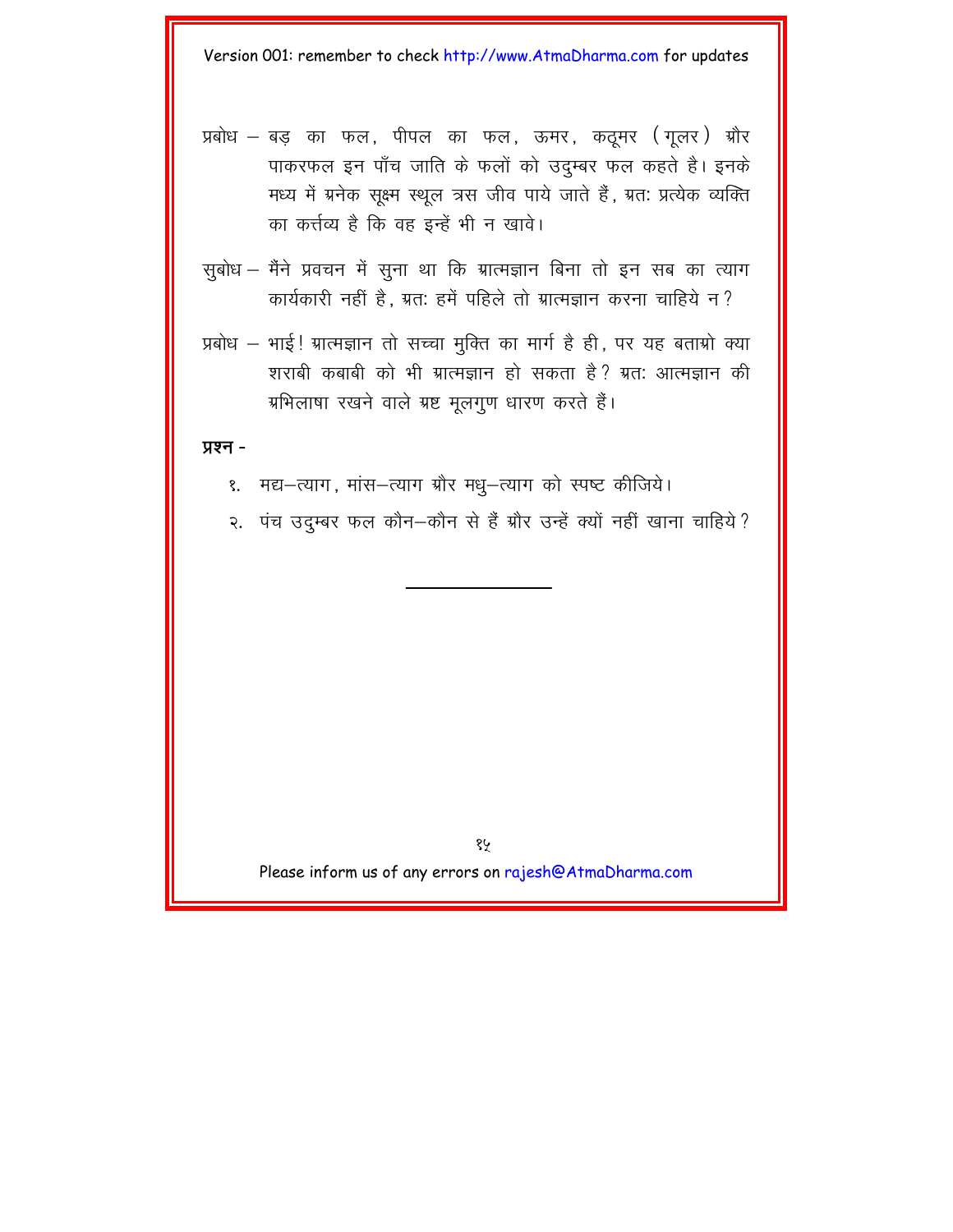<span id="page-18-0"></span>पाठ चौथा इन्द्रियाँ

- बेटी माँ! पिताजी जैन साहब क्यों कहलाते हैं ?
- जैन हैं. इसलिए वे जैन कहलाते हैं। जिन का भक्त सो जैन या ਸਾੱ जिन–ग्राज़ा को माने सो जैन। जिनदेव के बताये मार्ग पर चलने वाला ही सच्चा जैन है।
- बेटी ग्रौर जिन क्या होता है?
- माँ जिसने मोह-राग-द्वेष ग्रौर इन्द्रियों को जीता वही जिन है।
- बेटी तो इन्द्रियाँ क्या हमारी शत्रु हैं जो उन्हे जीतना है? वे तो हमारे ज्ञान में सहायक हैं। जो शरीर के चिह्न ग्रात्मा का ज्ञान कराने में सहायक हैं वे ही तो इन्द्रियाँ हैं।
- ਸਾੱ — हाँ, बेटी! संसारी जीव को इन्द्रियाँ ज्ञान के काल में भी निमित्त होती हैं. पर एक बात यह भी तो है कि ये विषय-भोगों में उल़भाने में भी तो निमित्त हैं। ग्रत: इन्हें जीतने वाला ही भगवान बन पाता है।
- बेटी तो इन्द्रियों के भोगों को छोड़ना चाहिए, इन्द्रिय ज्ञान को तो नहीं ? – तुम जानती हो कि इन्द्रियाँ कितनी हैं ग्रौर किस ज्ञान में निमित्त हैं ? ਸਾੱ

38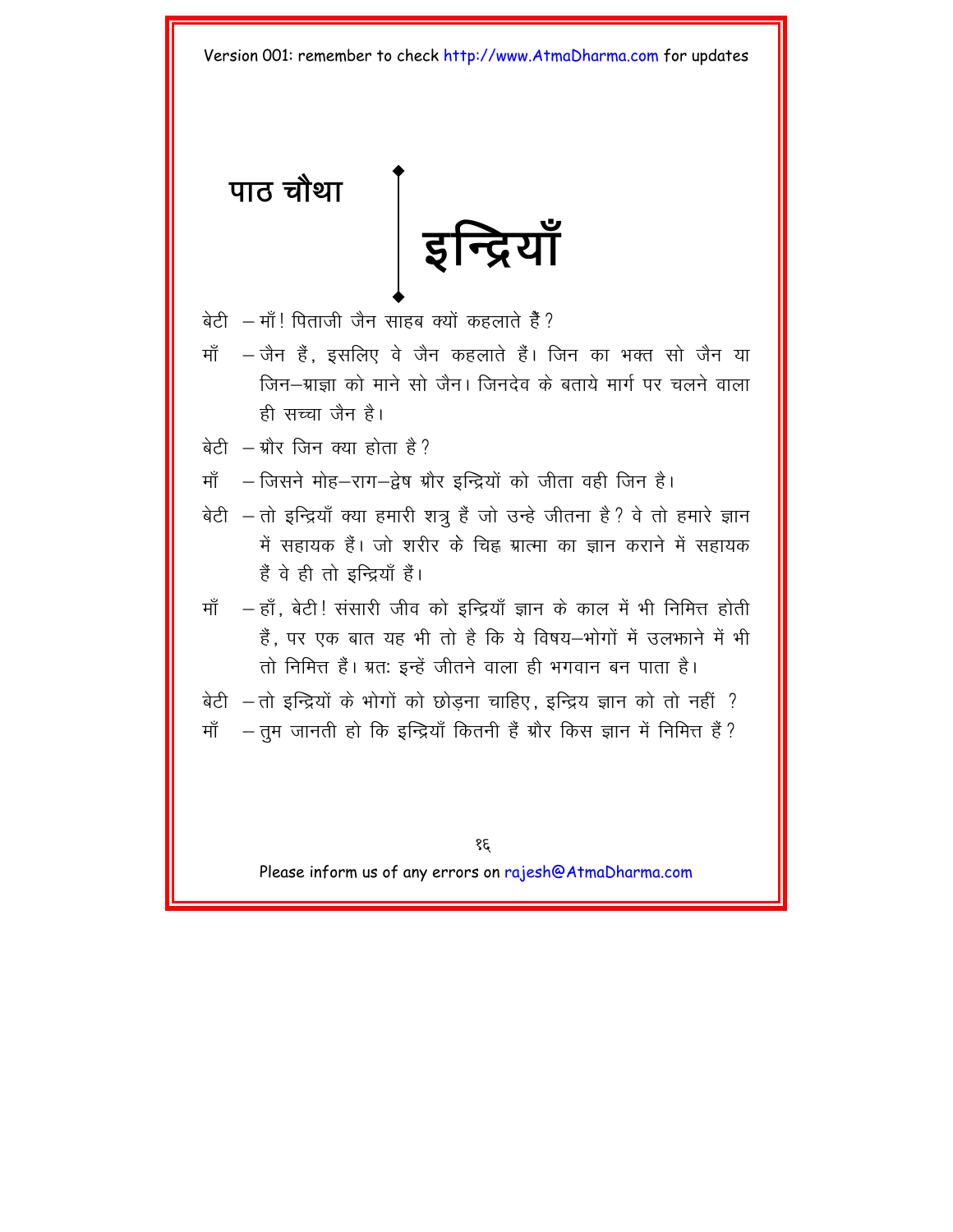- बेटी हाँ, वे पाँच होती हैं । स्पर्शन, रसना, घ्राण, चक्षु ग्रौर कर्ण।
- माँ ग्रच्छा बोलो स्पर्शन इन्द्रिय किसे कहते हैं?
- बेटी जिससे छ जाने पर हल्का–भारी, रूखा–चिकना, कडा–नरम ग्रौर ठंडा-गरम का ज्ञान होता है. उसे स्पर्शन इन्द्रिय कहते हैं।
- जानता तो ग्रात्मा ही है न ? ਸਾੱ
- बेटी हाँ! हाँ !! इन्द्रियाँ तो निमित्त मात्र हैं। इसी प्रकार जिससे खट्टा, मीठा, कडवा, कषायला ग्रौर चरपरा स्वाद जाना जाता है, वही रसना इन्द्रिय है। जीभ को ही रसना कहते हैं।
- ग्रौर स्पर्शन क्या है ? ਸਾੱ
- बेटी स्पर्शन तो सारा शरीर ही हैं। हाँ ! ग्रौर जिससे हम सुंघते हैं, वही नाक तो घ्राण इन्द्रिय कहलाती है, यह सुगन्ध ग्रौर दुर्गन्ध के ज्ञान में निमित्त होती है।
- ग्रौर रंग के ज्ञान में निमित्त कौन है ? ਸਾੱ
- बेटी ग्राँख। इसी को चक्षु कहते हैं। जिससे काला, नीला, पीला, लाल ग्रौर सफेद ग्रादि रंगों का ज्ञान हो. वही तो चक्ष इन्द्रिय है ग्रौर जिनसे हम सुनते हैं, वे ही कान हैं, जिन्हें कर्ण या श्रोत्र इन्द्रिय कहा जाता है।
- माँ तू तो सब जानती है, पर यह बता कि ये पाँचों ही इन्द्रियाँ किस वस्तु के जानने में निमित्त हुई?
- बेटी स्पर्श, रस, गंध, वर्ण ग्रौर ग्रावाज व शब्दों के जानने में ही निमित्त हुई।

१७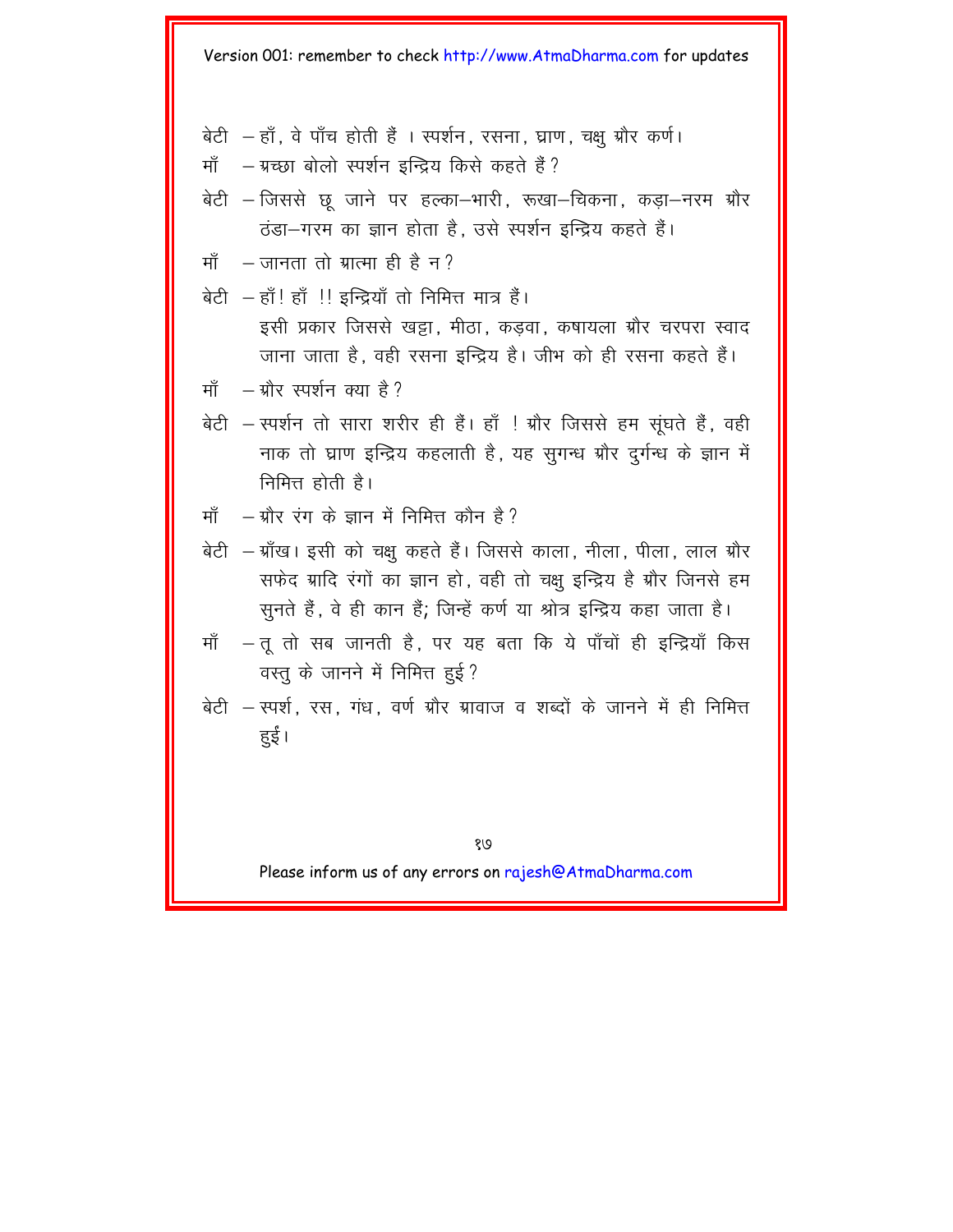- माँ – स्पर्श, रस, गंध ग्रौर वर्ण तो पुद्गल के गूण है, ग्रत: इनके निमित्त से तो सिर्फ पुदगल का ही ज्ञान हुग्ना, ग्रात्मा का ज्ञान तो हुग्ना नहीं।
- बेटी ग्रावाज व शब्दों का ज्ञान भी तो हुग्रा?
- माँ - वह भी तो पदगल की ही पर्याय है? ग्रात्मा तो ग्रमर्तिक चेतन पदार्थ है - उसमें स्पर्श, रस, गंध, वर्ण ग्रौर ग्रावाज़ शब्द हैं ही नहीं। ग्रत: इन्द्रियाँ उसके जानने में निमित्त नहीं हो सकतीं।
- बेटी न हो तो न सही। जिसके जानने में निमित्त हैं . वही तीक।
- ਸਾੱ – कैसे ? ग्रात्मा का हित तो ग्रात्मा के जानने में है . ग्रत: इन्द्रिय ज्ञान भी तृच्छ हुग्रा। जिस प्रकार इन्द्रिय सुख (भोग) हेय है, उसी प्रकार मात्र पर को जानने वाला इन्द्रिय ज्ञान भी तृच्छ है, तथा ग्रतीन्द्रिय ग्रानन्द एवं ग्रतीन्द्रिय ज्ञान ही उपादेय है।

#### प्रश्न -

- जैन किसे कहते हैं ?  $\delta$
- इन्द्रियाँ किसे कहते हैं ? वे कितनी हैं ? नाम सहित बताइये।  $\mathcal{Q}_{\mathcal{A}}$
- इन्द्रियाँ किस को जानने में निमित्त हैं? З.
- क्या इन्द्रियाँ मात्र ज्ञान में हीं निमित्त हैं ?  $8<sub>1</sub>$
- ५. यदि इन्द्रियाँ ज्ञान में मात्र निमित्त हैं तो जानता कौन हैं ?
- ६. इन्द्रिय ज्ञान तुच्छ क्यों है?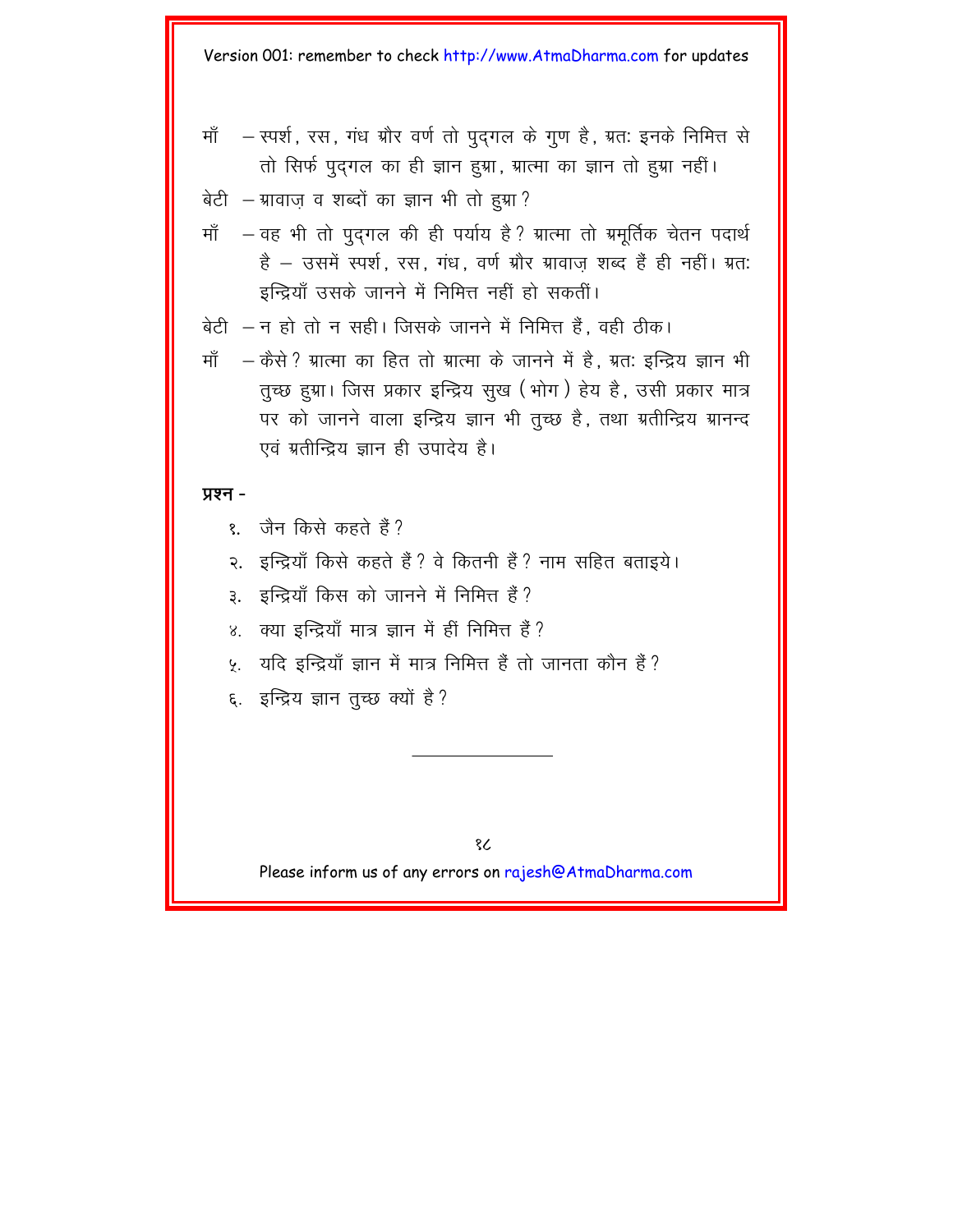### पाठ में ग्राये हुए सूत्रात्मक सिद्धान्त-वाक्य

- जिसने मोह–राग–द्वेष ग्रौर इन्द्रियों को जीता सो जिन है।  $\overline{\mathcal{E}}$
- २ जिन का भक्त या जिन ग्राज़ा को माने सो जैन है।
- संसारी ग्रात्मा को ज्ञान में निमित्त शरीर के चिह्न विशेष ही इन्द्रियाँ З. है।
- जिससे छ जाने पर हल्का–भारी, रूखा–चिकना, ठंडा–गरम ग्रौर  $8<sub>1</sub>$ कड़ा-नरम का ज्ञान हो. वही स्पर्शन इन्द्रिय है।
- जो खट्टा, मीठा, खारा, चरपरा ग्रादि स्वाद जानने में निमित्त हो, वह У. जीभ ही रसना इन्द्रिय कहलाती है।
- सुगन्ध ग्रौर दुर्गन्ध जानने में निमित्त रूप नाक ही घ्राण इन्द्रिय है। ξ.
- ७. रंगों के ज्ञान में निमित्त रूप ग्राँख ही चक्षु इन्द्रिय है।
- ८. जो ग्रावाज के ज्ञान में निमित्त हो, वही कर्ण इन्द्रिय है।
- ९. ये इन्द्रियाँ मात्र पुद्गल के ज्ञान में ही निमित्त हैं, ग्रात्म—ज्ञान में नहीं।
- १०. इन्द्रिय सुख की भांति इन्द्रिय ज्ञान भी तुच्छ है। ग्रतीन्द्रिय सुख ग्रौर ग्रतीन्द्रिय ज्ञान ही उपादेय हैं।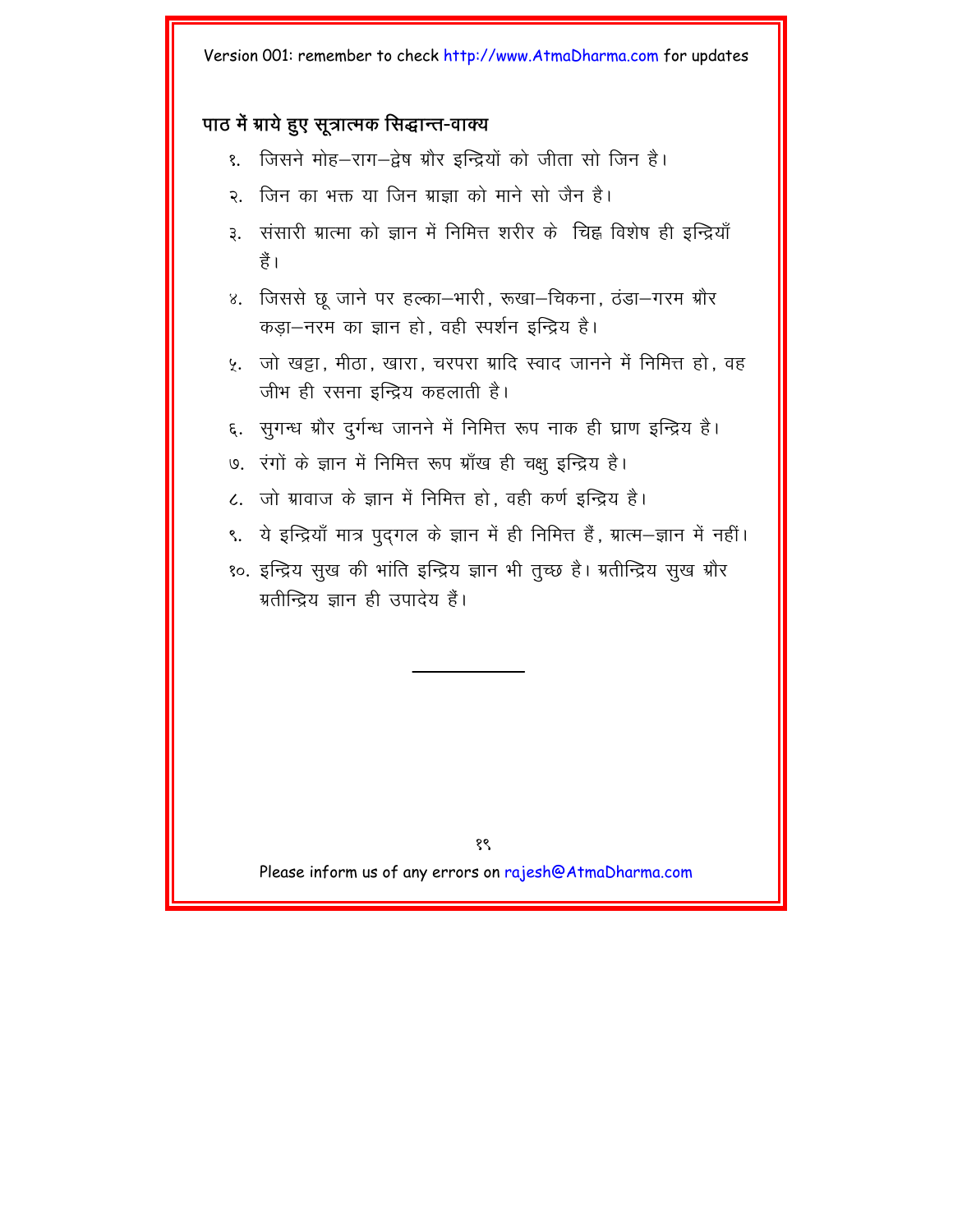# <span id="page-22-0"></span>पाठ पाँचवाँ **¥** <u>सदाचार</u>

### $($  **भक्ष्याभक्ष्य** विचार )

- सबोध क्यों भाई प्रबोध! कहाँ जा रहे हो ? चलो, ग्राज तो चौराहे पर ग्रालू की चाट खायेंगे। बहुत दिनों से नहीं खाई हैं।
- प्रबोध चौराहे पर ग्रौर ग्राल की चाट! हमें कोई भी चीज बाजार में नहीं खाना चाहिये ग्रौर ग्रालू की चाट भी कोइ खाने की चीज़ है? याद नहीं, कल गुरुजी ने कहा था कि ग्रालू तो ग्रभक्ष्य है?
- सुबोध यह ग्रभक्ष्य क्या होता है, मेरी तो समफ में नहीं ग्राता। पाठशाला में पण्डितजी कहते हैं-यह नहीं खाना चाहिये. वह नहीं खाना चाहिए। ग्रोषधालय में वैदजी कहते हैं– यह नहीं खाना, वह नहीं खाना। ग्रपने को तो कुछ पसंद नहीं। जो मन में ग्राए सो खाग्रो ग्रौर मौज से रहो।
- प्रबोध जो खाने योग्य सो भक्ष्य ग्रौर जो खाने योग्य नहीं सो ग्रभक्ष्य। यही तो कहते हैं कि ग्रपनी ग्रात्मा इतनी पवित्र बनाग्रो कि उसमें ग्रभक्ष्य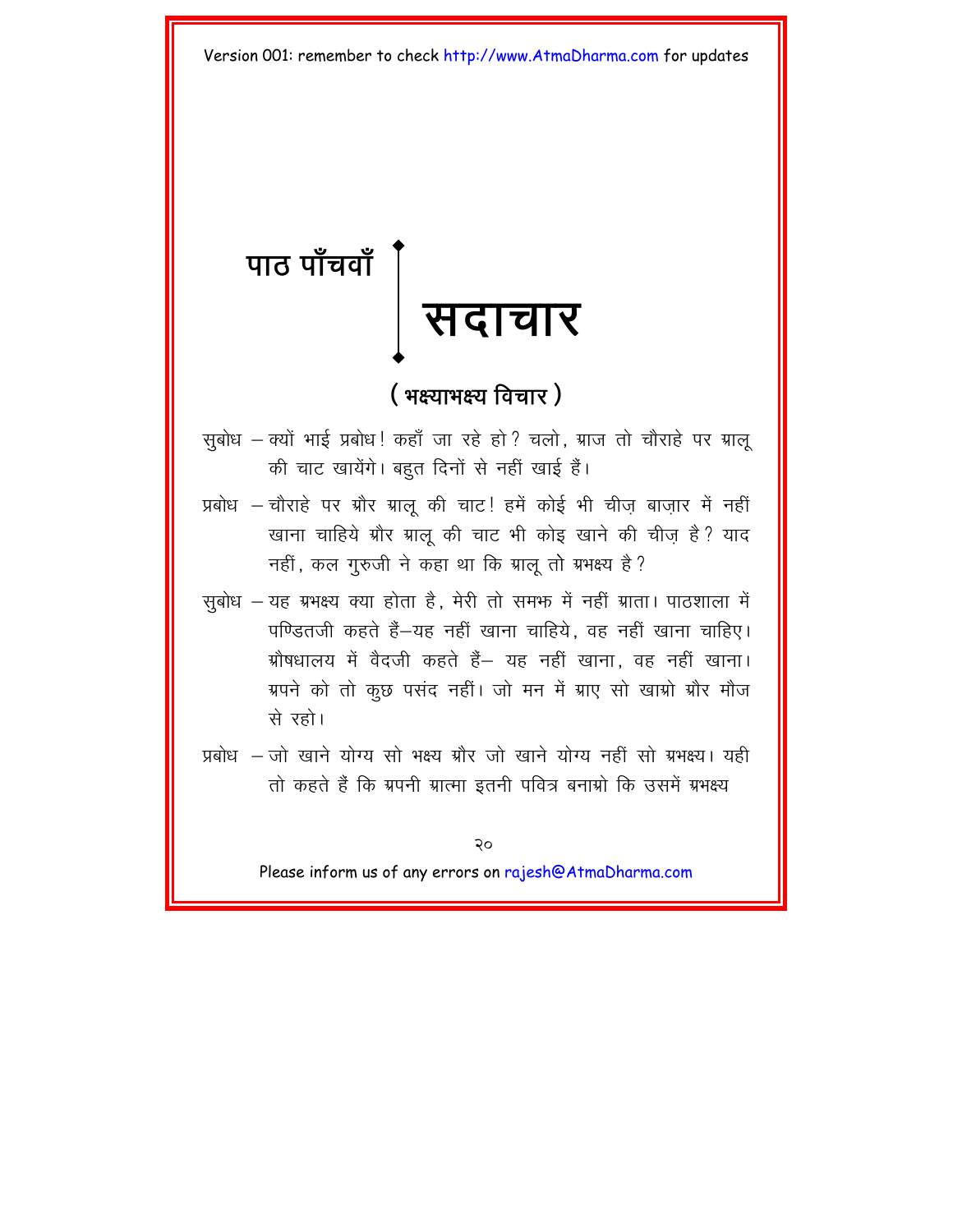के खाने का भाव (इच्छा) ग्रावे ही नहीं। यदि पण्डितजी कहते हैं कि ग्रभक्ष्य का भक्षण मत करो तो तुम्हारे हित की ही कहते हैं क्योंकि ग्रभक्ष्य खाने से ग्रौर खाने के भाव से आत्मा का पतन होता है ।

सूबोध  $-$  तो कौन $-$ कौन से पदार्थ ग्रभक्ष्य हैं ?

प्रबोध – जिन पदार्थों के खाने से त्रस जीवों का घात होता हो या बहुत से रथावर जीवों का घात होता हो तथा जो पदार्थ भले पुरूषों के सेवन करने योग्य न हों या नशाकारक ग्रथवा ग्रस्वास्थ्यकर हों. वे सब ग्रभक्ष्य हैं। इन ग्रभक्ष्यों को पांच भागों में बांटा जाता है।

```
सुबोध - कौन-कौन से?
```
प्रबोध – १. त्रसघात ३. ग्रनुपसेव्य ५. ग्रनिष्ट

२. बहुघात ४. नशाकारक

जिन पदार्थों के खाने से त्रस जीवों का घात होता हो उन्हें त्रसघात कहते हैं, जैसे पंच उदम्बर फल। इनके मध्य में ग्रनेक सूक्ष्म स्थल त्रस जीव पाये जाते हैं, इन्हें कभी नहीं खाना चाहिए।

जिन पदार्थों के खाने से बहुत ( ग्रनंत) स्थावर जीवों का घात होता हो उन्हें बहुघात कहते हैं। समस्त कंदमूल जैसे ग्रालू, गाजर, मूली, शकरकंदीं, लहसन, प्याज ग्रादि पदार्थों में ग्रनंत स्थावर निगोदिया जीव रहते हैं। इनके खाने से ग्रनंत जीवों का घात होता है. ग्रत: इन्हें भी नहीं खाना चाहिये।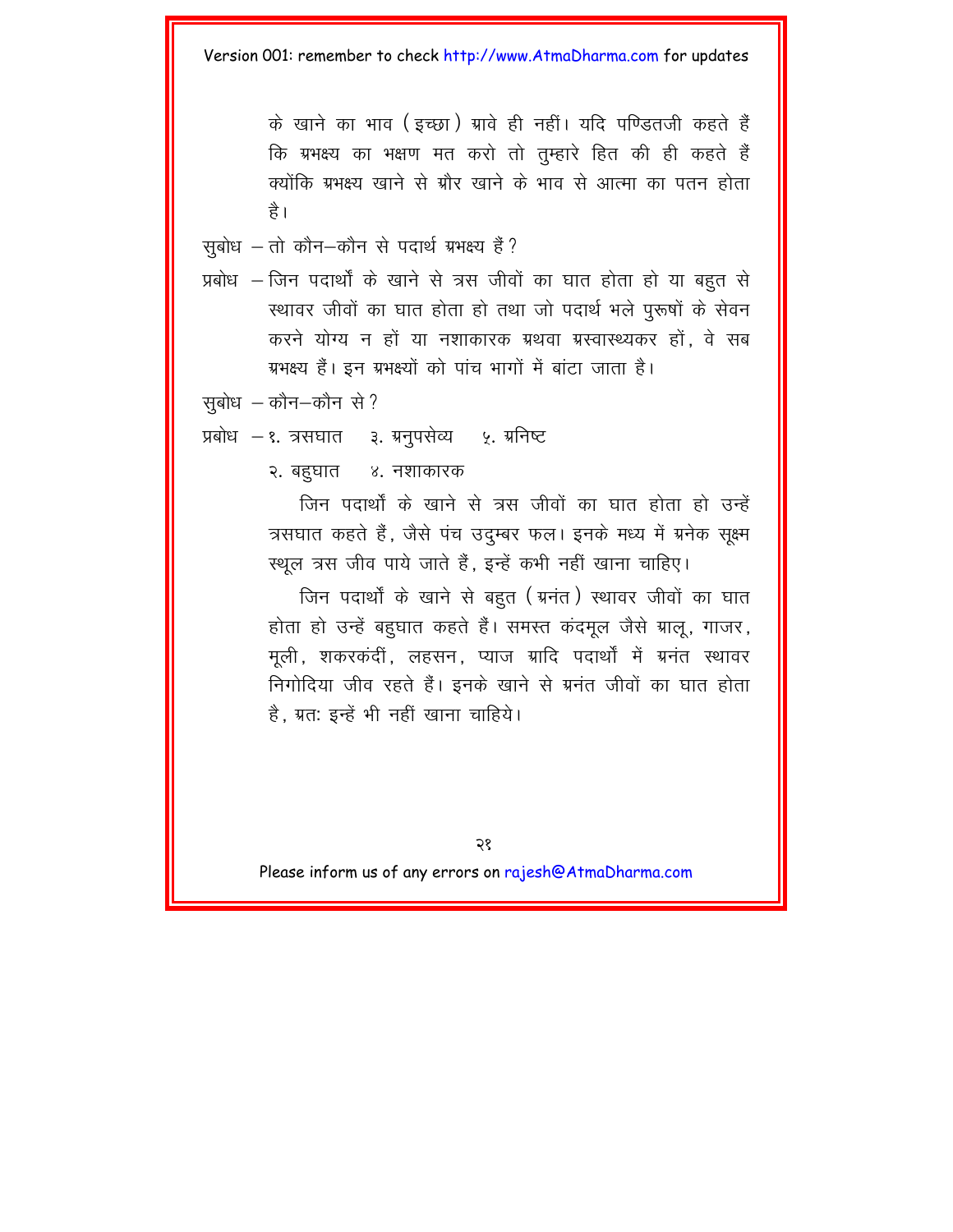सूबोध - ग्रौर ग्रनुपसेव्य ?

प्रबोध – जिनका सेवन उत्तम पुरूष बूरा समभें, वे लोकनिंद्य पदार्थ ही ग्रनुपसेव्य हैं, जैसे लार, मल-मूत्र ग्रादि पदार्थ।

> ग्रनपसेव्य पदार्थों का सेवन लोकनिंद्य होने से तीव्र राग के बिना नहीं हो सकता है. ग्रत: वह भी ग्रभक्ष्य है।

सुबोध – ग्रौर नशाकारक?

प्रबोध – जो वस्तुएं नशा बढाने वाली हों, उन्हें नशाकारक ग्रभक्ष्य कहते हैं। शराब, ग्रफीम, भंग, गाँजा, तम्बाक् ग्रादि। ग्रत: इनका भी सेवन नहीं करना चाहिये।

> तथा जो वस्तु ग्रनिष्ट (हानिकारक) हो, वह भी ग्रभक्ष्य है क्योंकि नुकसान करने वाली चीज़ को जानते हुए भी खाने का भाव ग्रति तीव्र राग भाव हूये बिना नहीं होता, ग्रतः वह त्याग करने योग्य ੜੇ।

प्रबोध – ग्रच्छा, ग्राज से मैं भी किसी भी ग्रभक्ष्य पदार्थ को उपयोग में नहीं लुंगा (भक्षण नहीं करूंगा)। मैं तुम्हारा उपकार मानता हूँ, जो तुमने मुफ्ते ग्रभक्ष्य भक्षण के महापाप से बचा लिया।

प्रश्न -

- ग्रभक्ष्य किसे कहते हैं ? वे कितने प्रकार के होते हैं ? १
- ग्रनुपसेव्य से क्या समफते हो ? उसके सेवन से हिंसा कैसे होती है ? २.
- किन्हीं चार बहुघात के नाम गिनाइये। З.
- ४. नशाकारक ग्रभक्ष्य से क्या समफते हो?

২২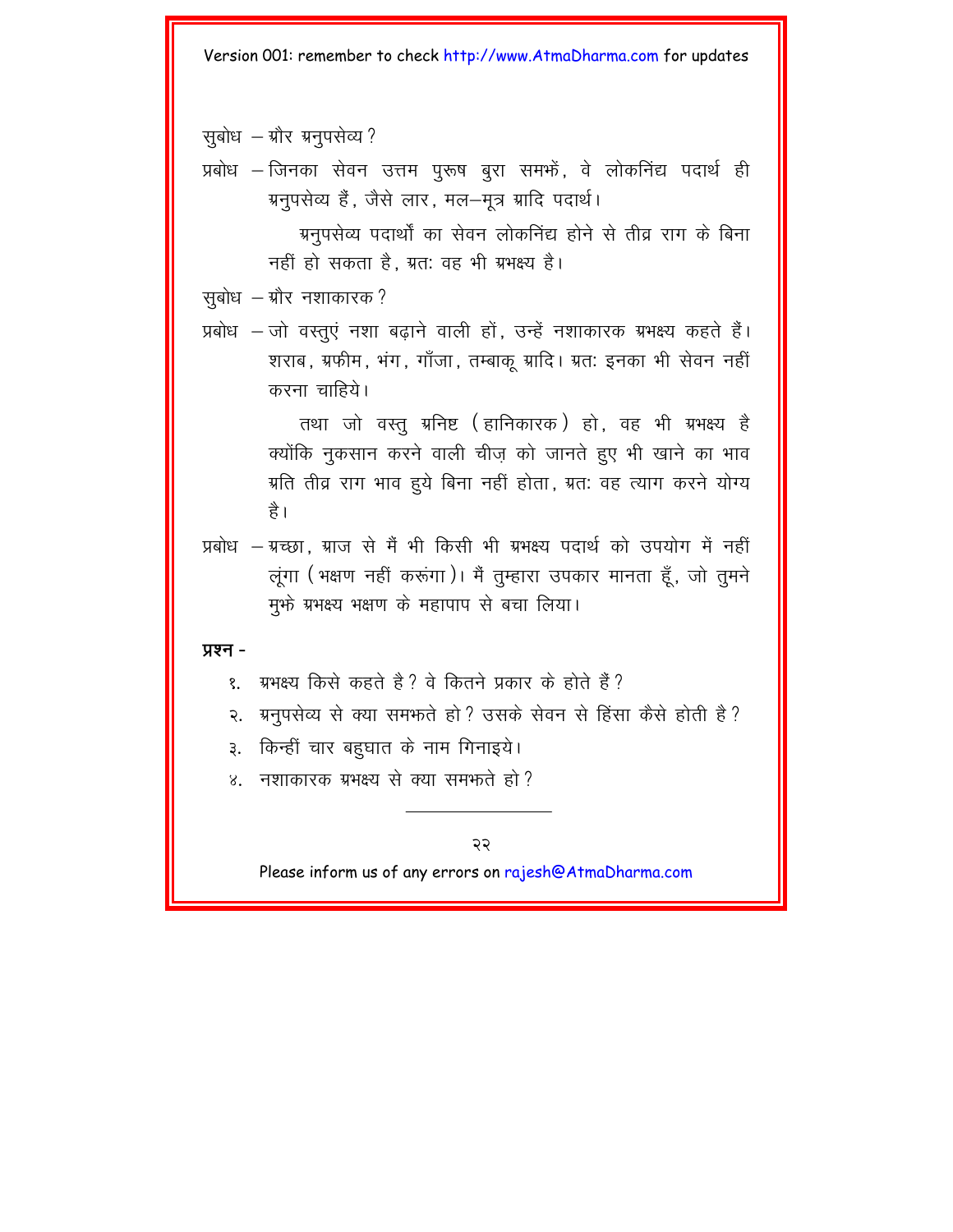# <span id="page-25-0"></span>पाठ छठवाँ

# द्रव्य गुण पर्याय

- छात्र के नुरूजी, ग्राज ग्रखबार में देखा था कि ग्रब ऐसे ग्रणुबम बन गये हैं कि यदि लड़ाई छिड़ गई तो विश्व का नाश हो जायगा।
- ग्रध्यापक क्या विश्व का भी कभी नाश हो सकता है ? विश्व तो छह द्रव्यों के समुदाय को कहते हैं ग्रौर द्रव्यों का कभी नाश नहीं होता है, मात्र पर्याय पलटती हैं।
- छात्र कि विश्व तो द्रव्यों के समुह को कहते हैं ग्रौर द्रव्य ?
- ग्रध्यापक गुणों के समुह को द्रव्य कहते हैं।
- छात्र क मन्दिरजी में सूत्रजी के प्रवचन में तो सुना था कि द्रव्य, गुण ग्रौर  $\nabla$ पर्यायवान होता है (गूण पर्ययवद द्रव्यम्)।
- ग्रध्यापक ठीक तो है, गूणों में होने वाले प्रति समय के परिवर्तन को ही तो पर्याय कहते है। ग्रत: द्रव्य को गुणों का समुदाय कहने में पर्यायें ग्रा ही जाती हैं।
- छात्र कि गुणों के परिणमन को पर्याय कहते हैं, यह तो समफा, पर गुण किसे कहते हैं?
- ग्रध्यापक जो द्रव्य के सम्पर्ण भागों (प्रदेशों) में ग्रौर उसकी सम्पर्ण ग्रवस्थाग्रों (पर्यायों) में रहता है, उसको गुण कहते हैं। जैसे ज्ञान ग्रात्मा का गुण है, वह

23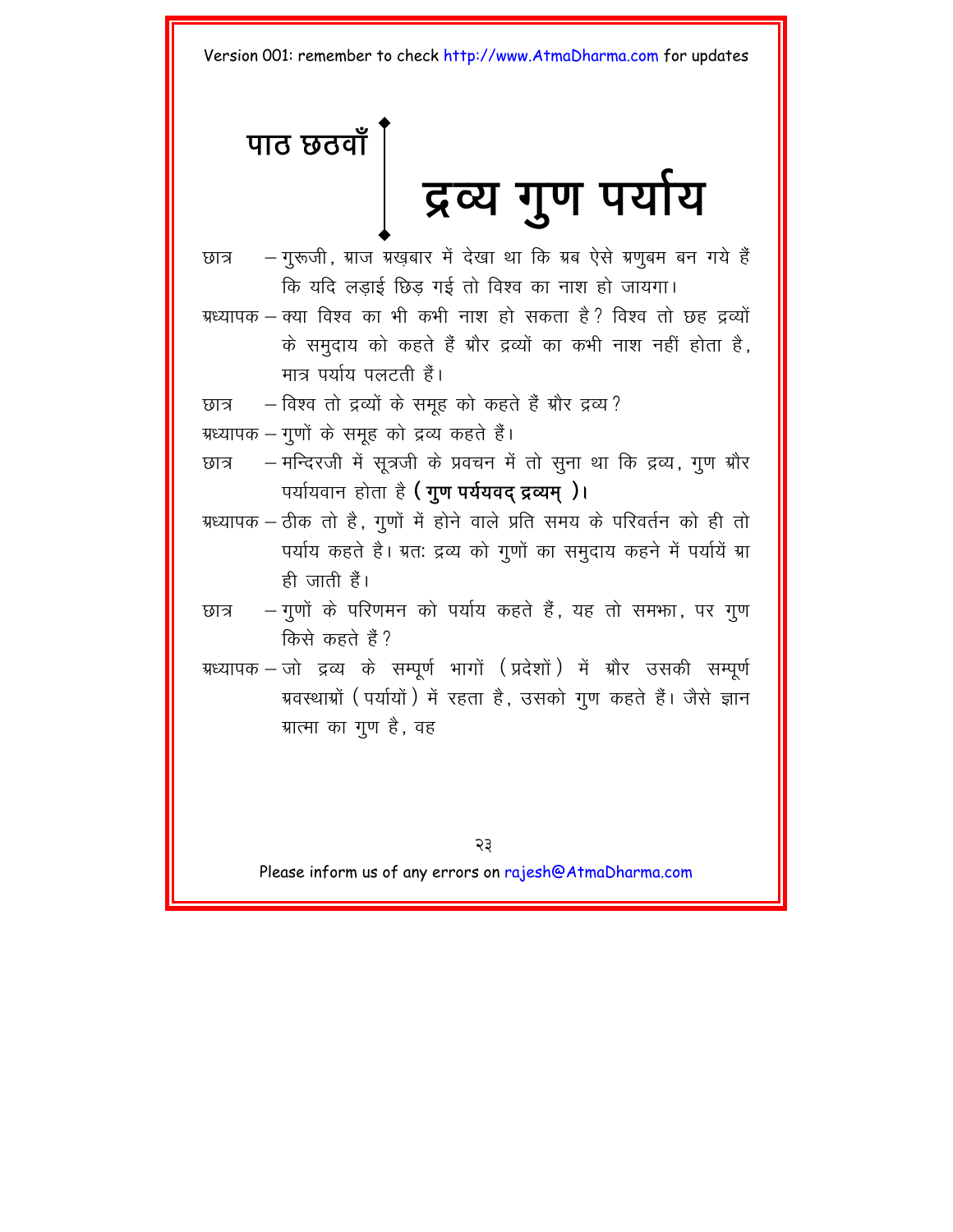ग्रात्मा के समस्त प्रदेशों में तथा निगोद से लेकर मोक्ष तक की समस्त हालतों में पाया जाता है। ग्रत: आत्मा को ज्ञानमय कहा त्नाता है।

छात्र - म्रात्मा में ऐसे कितने गुण हैं ?

- ग्रध्यापक ग्रात्मा में ज्ञान जैसे ग्रनंत गूण हैं, आत्मा में ही क्या समस्त द्रव्यो में, प्रत्येक में, ग्रपने-ग्रपने ग्रलग-ग्रलग ग्रनंत-ग्रनंत गूण हैं।
- $\overline{v}$ छात्र तो हमारी ग्रात्मा ग्रनंत गुणों का भंडार हैं?
- ग्रध्यापक भंडार क्या ? ऐसा थोड़े ही है कि ग्रात्मा ग्रलग हो ग्रौर गुण उसमे भरे हो, जो उसे गुणों का भंडार कहें, वह तो गुणमय ही है, वह तो गणो का ग्रखण्ड पिण्ड है।
- $\overline{v}$ छात्र वे ग्रनंत गूण कौन-कौन से हैं?
- ग्रध्यापक क्या बात करते हो, क्या ग्रनंत भी गिनाये या बताए जा सकते हैं? छात्र  $-$  कूछ तो बताइये ?
- ग्रध्यापक गुण दो प्रकार के होते हैं. सामान्य ग्रौर विशेष।

जो गण सब द्रव्यों में रहते हैं. उनको सामान्य गण कहते हैं ग्रौर जो सब द्रव्यों में न रहकर ग्रपने-ग्रपने द्रव्य में हों. उन्हें विशेष गुण कहते है। जैसे अस्तित्व गुण सब द्रव्यों में पाया जाता है, अत: वह सामान्य गुण हुग्ना ग्रोर ज्ञान गुण सिर्फ ग्रात्मा में ही पाया जाता हैं, ग्रत: जीव द्रव्य का विशेष गुण हुग्रा।

 $\overline{b}$ छात्र - सामान्य गुण कितने होते हैं?

ग्रध्यापक – ग्रनेक , पर उनमें छ: मुख्य हैं – ग्रस्तित्व, वस्तुत्व, द्रव्यत्व, प्रमेयत्व, ग्रगुरुलघुत्व ग्रौर प्रदेशत्व।

जिस शक्ति के कारण द्रव्य का कभी भी ग्रभाव ( नाश )

२४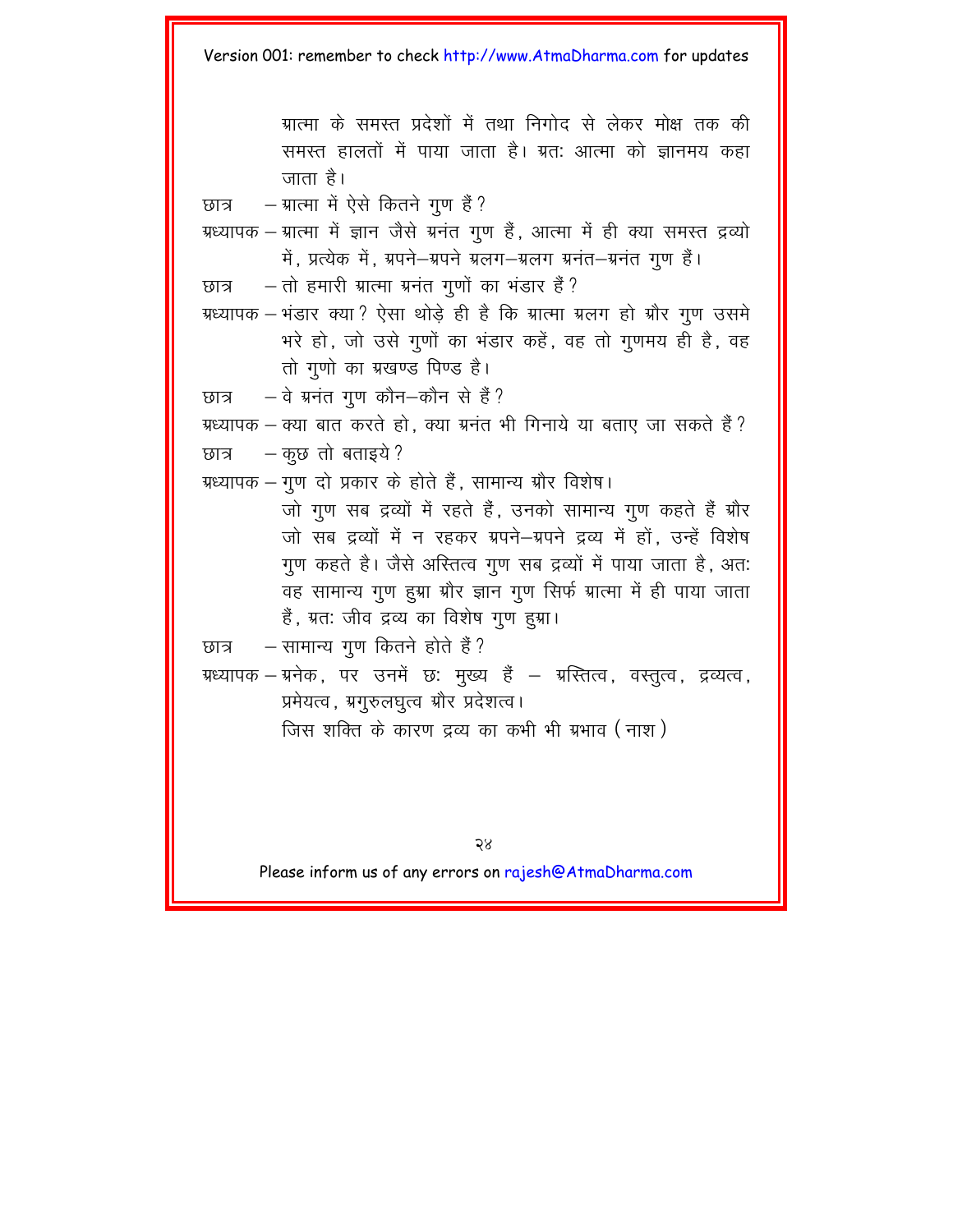न हो उसे ग्रस्तित्व गण कहते हैं। प्रत्येक द्रव्य में अस्तित्व गण हैं. ग्रत: प्रत्येक द्रव्य की सत्ता स्वयं से है. उसे किसी ने बनाया नहीं है ग्रौर न उसे कोई मिटा ही सकता है क्योंकि वह ग्रनादि ग्रनंत है।

इसी अस्तित्व गुण की अपेक्षा तो द्रव्य का लक्षण "सत्" किया जाता है, **" सत् द्रव्यलक्षणम**" ग्रौर सत् का कभी विनाश नहीं होता, तथा ग्रसत का कभी उत्पाद नहीं होता। मात्र पर्याय पलटती ੜੈ ।

ग्रध्यापक – जिस शक्ति के कारण द्रव्य में ग्रर्थ क्रिया (प्रयोजनभूत क्रिया) हो उसे वस्तुत्व गुण कहते हैं। वस्तुत्व गुण की मुख्यता से ही द्रव्य को वस्त कहते हैं।

> कोई भी वस्तु लोक में पर के प्रयोजन की नहीं हैं, पर प्रत्येक वस्तु ग्रपने-ग्रपने प्रयोजन से युक्त हैं, क्योंकि उसमें वस्तुत्व गुण है।

छात्र - द्रव्यत्व गुण किसे कहते हैं ?

ग्रध्यापक – जिस शक्ति के कारण द्रव्य की ग्रवस्था निरन्तर बदलती रहे उसे द्रव्यत्व गुण कहते हैं। द्रव्यत्व गुण की मुख्यता से वस्तु को द्रव्य कहते हैं। एक द्रव्य में परिवर्तन का कारण कोई दूसरा द्रव्य नहीं है क्योंकि उसमें द्रव्यत्व गुण है, ग्रत: उसे परिणमन करने में पर की ग्रपेक्षा नहीं है।

छात्र - उन तीनों गुणों में ग्रन्तर क्या हुग्रा?

ग्रध्यापक – ग्रस्तित्व गुण तो मात्र " है " यह बतलाता है, वस्तुत्व गुण " निरर्थक नहीं है<sup>"</sup> यह बताता है ग्रौर द्रव्यत्व गूण "निरंतर परिणमनशील है<sup>"</sup> यह बताता है।

छात्र – ग्रौर वस्तुत्व...?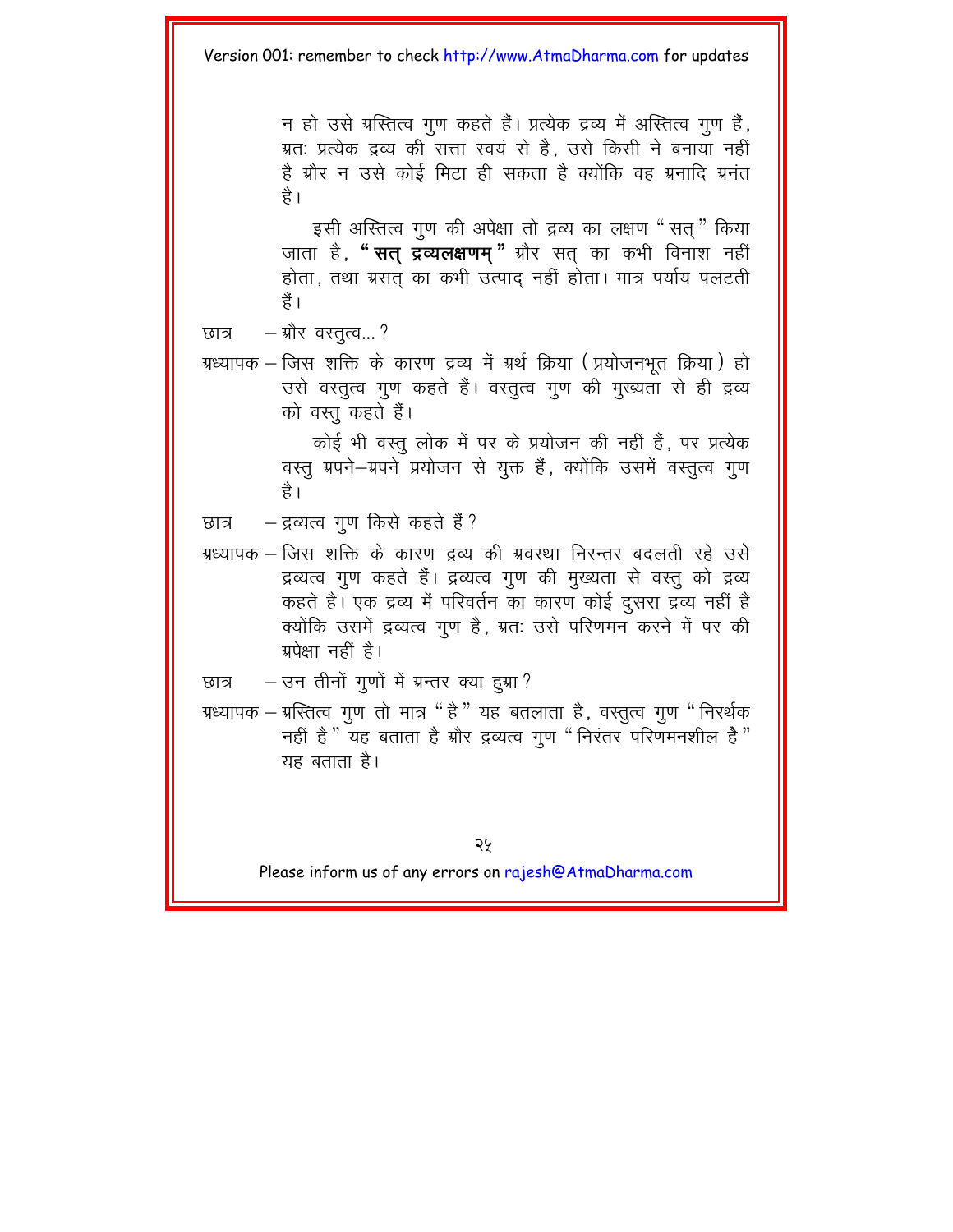छात्र – प्रमेयत्व गुण किसे कहते हैं?

ग्रध्यापक – जिस शक्ति के कारण द्रव्य किसी न किसी ज्ञान का विषय हो उसे प्रमेयत्व गण कहते हैं।

- बहुत सी वस्तुएँ बहुत सुक्ष्म होती हैं, ग्रत: वे समफ में नही ग्रा छात्र सकतीं क्योंकि वे दिखाई ही नहीं देती हैं। जैसे हमारी ग्रात्मा ही है, उसे कैसे जानें, वह तो दिखाई देती ही नहीं है?
- ग्रध्यापक भाई ! प्रत्येक द्रव्य में ऐसी शक्ति है कि वह ग्रवश्य ही जाना जा सकता है. यह बात ग्रलग है कि वह इन्द्रियज्ञान द्वारा पकड़ में न ग्रावे। यह तो हमारे ज्ञान की कमी के कारण है। जिनका ज्ञान पूरा विकसित हुग्रा है उनके ज्ञान (केवलज्ञान) में सब कूछ ग्रा जाता है ग्रौर अन्य ज्ञानों में ग्रपनी-ग्रपनी योग्यतानुसार ग्राता है। ग्रत: जगत का कोई भी पदार्थ ग्रज्ञात रहे ऐसा नहीं बन सकता है।
- अगुरुलघुत्व गुण किसे कहते हैं ? छात्र
- ग्रध्यापक जिस शक्ति के कारण द्रव्य में द्रव्यपन कायम रहता है, ग्रर्थात एक द्रव्य दसरे द्रव्य रूप नहीं हो जाता. एक गण दसरे गण रूप नहीं होता ग्रौर द्रव्य में रहने वाले ग्रनंत गुण बिखर कर ग्रलग-ग्रलग नही हो जाते, उसे ग्रगुरुलघुत्व गुण कहते हैं।

 $-$  ग्रौर प्रदेशत्व $\overline{\phantom{a}}$  ? ਲਾਕ

- ग्रध्यापक जिस शक्ति के कारण द्रव्य का कोई न कोई ग्राकार ग्रवश्य रहता है उसको प्रदेशत्व गुण कहते हैं।
- सामान्य गुण तो समफ गया पर विशेष गुण ग्रौर समफाइये। छात्र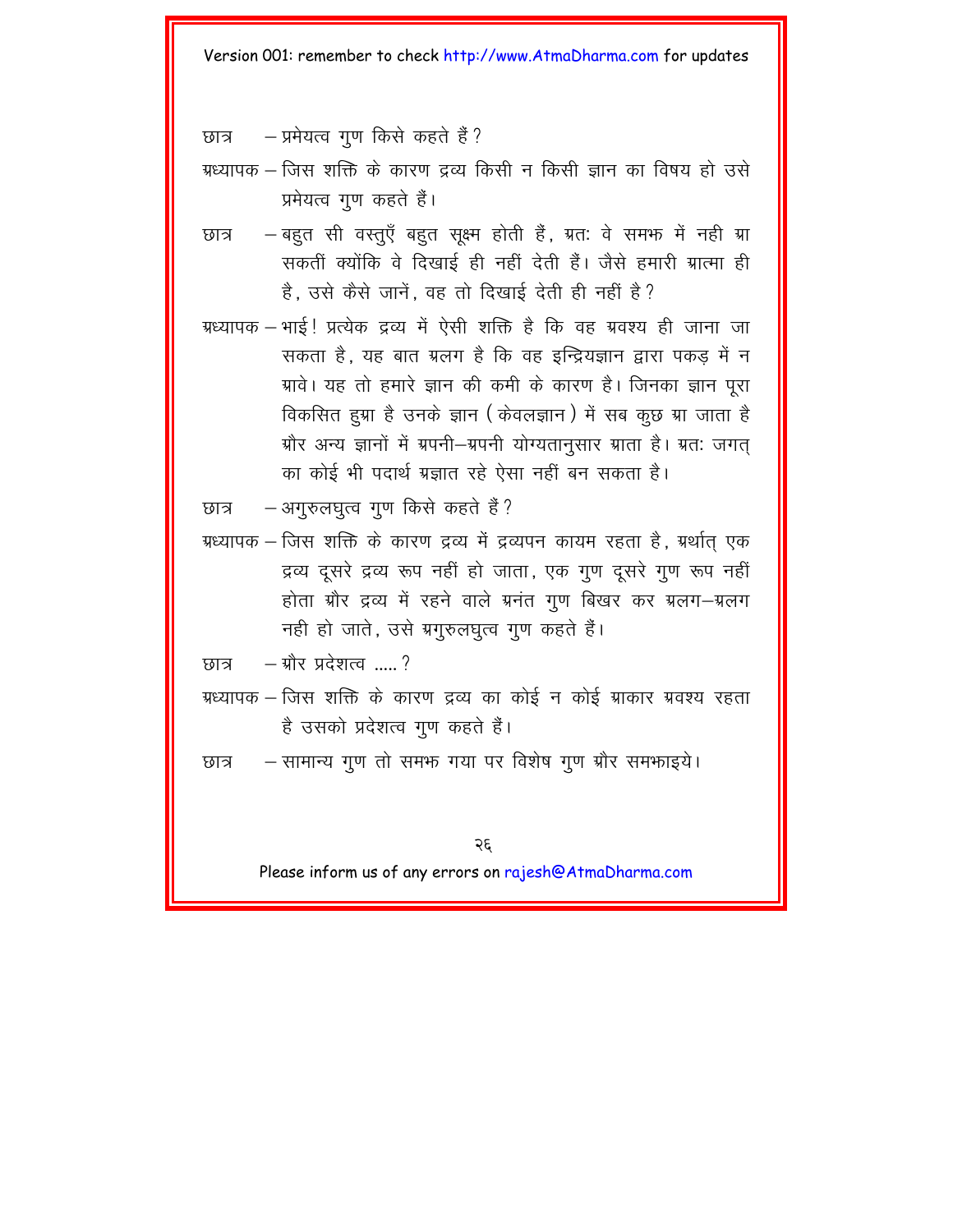ग्रध्यापक – बताया था न. कि जो सब द्रव्यों में न रहकर ग्रपने–ग्रपने द्रव्यों में ही रहते हैं वे विशेष गुण हैं। जैसे जीव के ज्ञान, दर्शन, चारित्र, सूख ग्रादि। पूदगल में स्पर्श, रस, गंध, वर्ण ग्रादि।

 $\overline{w}$  =  $\overline{w}$  =  $\overline{w}$ , गण, पर्याय के जानने से लाभ क्या है?

ग्रध्यापक - हम तुम भी तो जीव द्रव्य हैं, ग्रौर द्रव्य गुणों का पिण्ड होता है, ग्रत: हम भी गुणों के पिण्ड हैं। ऐसा ज्ञान होने पर "हम दीन गुणहीन हैं "– ऐसी भावना निकल जाती हैं; तथा मेरे में ग्रस्तित्व गुण है ग्रत: मेरा कोई नाश नहीं कर सकता है, ऐसा ज्ञान होने पर ग्रनंत निर्भयता ग्रा $\pi$  जाती है।

> ज्ञान हमारा गण है. उसका कभी नाश नहीं होता। अज्ञान ग्रौर राग-द्वेष ग्रादि स्वभाव से विपरीत भाव (विकारी पर्याय) हैं. इसलिए ग्रात्मा के ग्राश्रय से उनका ग्रभाव हो जाता है।

#### **y**xन -

- १. दव्य किसे कहते हैं ?
- २. गुण किसे कहते हैं ? वे कितने प्रकार के होते हैं ?
- ३. सामान्य गुण किसे कहते हैं ? वे कितने हैं ? प्रत्येक की परिभाषा  $\widehat{\mathrm{f}}$ लिखिए।
- ४. विशेष गुण किसे कहते हैं ? जीव ग्रौर पुद्गल के विशेष गुण बताइए।
- ५. पर्याय किसे कहते हैं ?
- ६. द्रव्य, गूण, पर्याय समफने से क्या लाभ है?

२७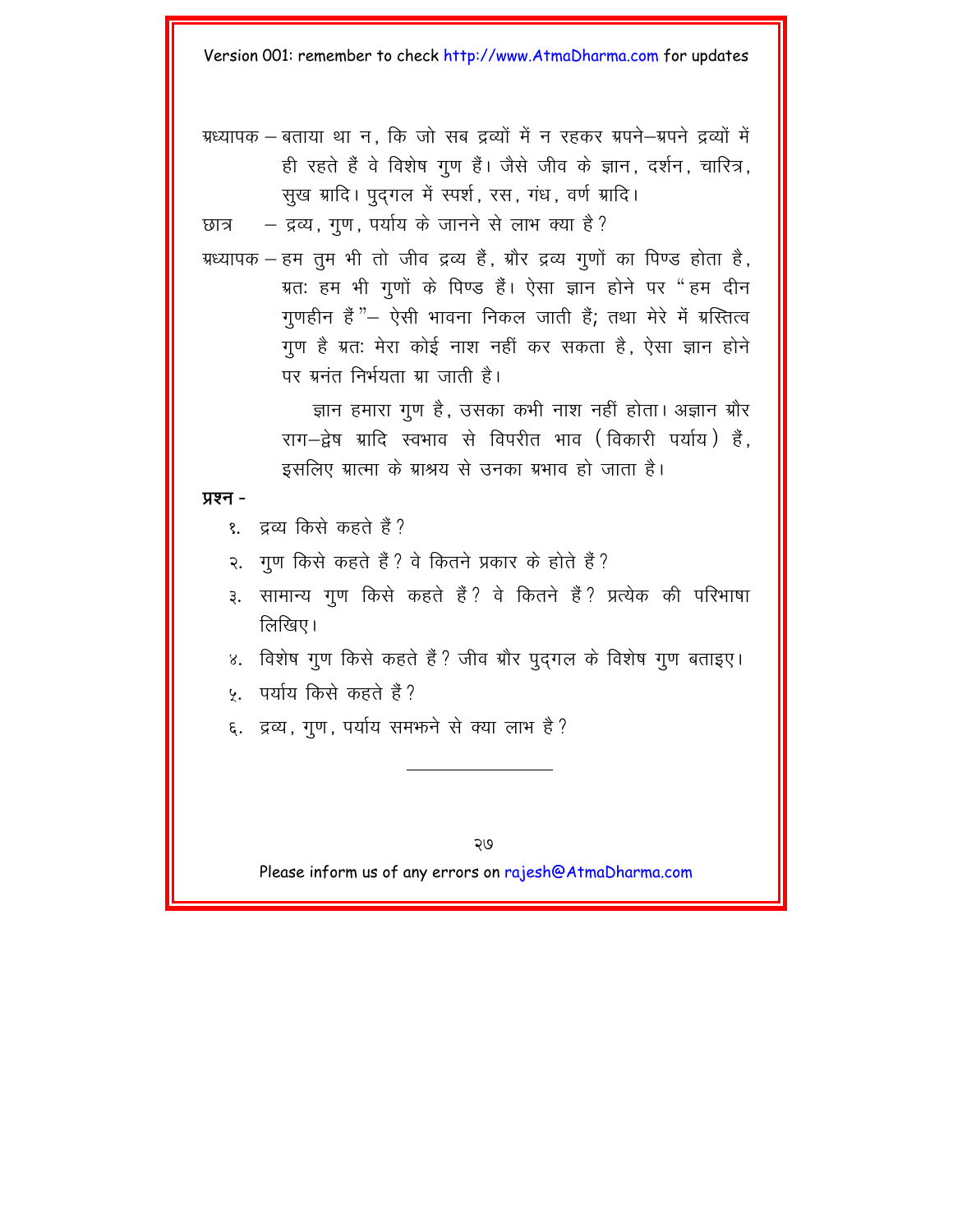<span id="page-30-0"></span>

- बहिन भाई साहब! सूना है भगवान नेमिनाथ ग्रपनी पत्नी राजूल को बिलखती छोड़कर चले गये थे।
- भाई भगवान नेमिनाथ तो बालब्रह्मचारी थे। उनकी तो शादी ही नहीं हुई थी। ग्रत: पत्नी को छोड़कर जाने का प्रश्न ही नहीं उठता।
- बहिन फिर लोग ऐसा क्यों कहते हैं ?
- भाई बात यह है कि नेमिकृमार जब राजकृमार थे तब उनकी सगाई जूनागढ़ के राजा उग्रसेन की पूत्री राजूल (राजमति) से हो गई थी। पर जब नेमिकूमार की बरात जा रही थी तब मरणासन्न निरीह मूक पशुभ्रों को देख, संसार का स्वार्थपन ग्रौर क्रूरपन लक्ष्य में ग्राते ही, उनको संसार ग्रौर भोगों से वैराग्य हो गया था। वे ग्रात्मज्ञानी तो थे ही, ग्रतः उसी समय समस्त बाह्य परिग्रह माता-पिता, धन-धान्य. राज्य ग्रादि तथा ग्रंतरंग परिग्रह राग—द्नेष का त्यागकर नग्न दिगम्बर साध हो गये थे। बरात छोड़ गिरनार की तरफ चले गये थे।

इसी कारण लोग कहते हैं कि वे पत्नी राजुल को छोड़ गये।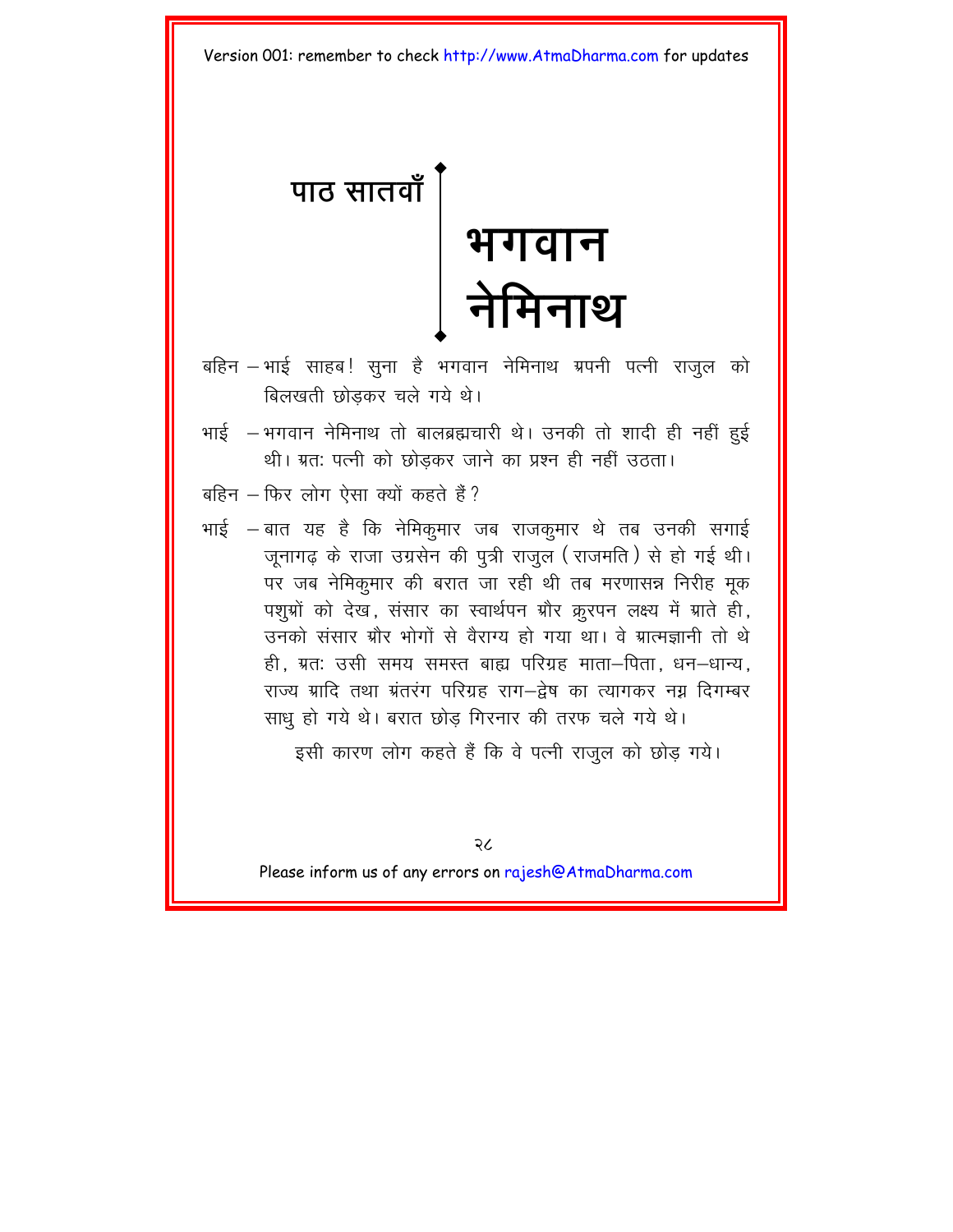बहिन – जब नेमिनाथ चले गये फिर...राजुल की शादी .....?

भाई – नहीं बहिन! राजूल भी तत्त्वप्रेमी राजकुमारी थी। उक्त घटना का निमित्त पाकर राजल की ग्रात्मा भी वैरागी हो गई। उनके पिताजी ने उन्हें बहुत समफाया पर वे फिर शादी करने को राजी नहीं हुईं।

बहिन - यह तो बहुत बुरा हुग्रा।

भाई — बुरा क्या हुग्रा! राग से विराग की ग्रोर जाना क्या बूरा है ?

बहिन – तो क्या फिर वे जीवन भर पिता के घर ही रहीं?

भाई — नहीं बहिन! बेटी जीवन भर पिता के घर नहीं रहती। उन्हें तो वैराग्य हो गया था न? उन्होंने भोगों की ग्रसारता का ग्रनभव किया तथा ज्ञानानन्द स्वभावी राग-द्वेष के विकार से रहित ग्रात्मा का ग्रनुभव किया ग्रौर ग्रर्जिका का व्रत लेकर ग्रात्मसाधना में लीन हो गईं।

भाई – सौरीपुर के राजा समुद्रविजय के राजकुमार थे, श्रीकृष्ण के चचेरे भाई थे। इनकी माता का नाम शिवादेवी था। ये बाईसवें तीर्थंकर थे। ग्रन्य तीर्थंकरों के समान इनका भी जन्म–कल्याणक बड़े ही उत्साह के साथ मनाया गया था।

ग्रात्मबल के साथ-साथ उनका शारीरिक बल भी ग्रतुल्य था।

उन्होंने राजकाज ग्रौर विषयभोग को ग्रपना कार्यक्षेत्र न बनाकर गिरनार की गुफा़ग्रों में शान्ति से ग्रात्म–साधना करना ही ग्रपना ध्येय बनाया। उन्होंने समस्त जगत् से अपने उपयोग को हटाकर एकमात्र

बहिन $-$ ये नेमिनाथ कौन थे?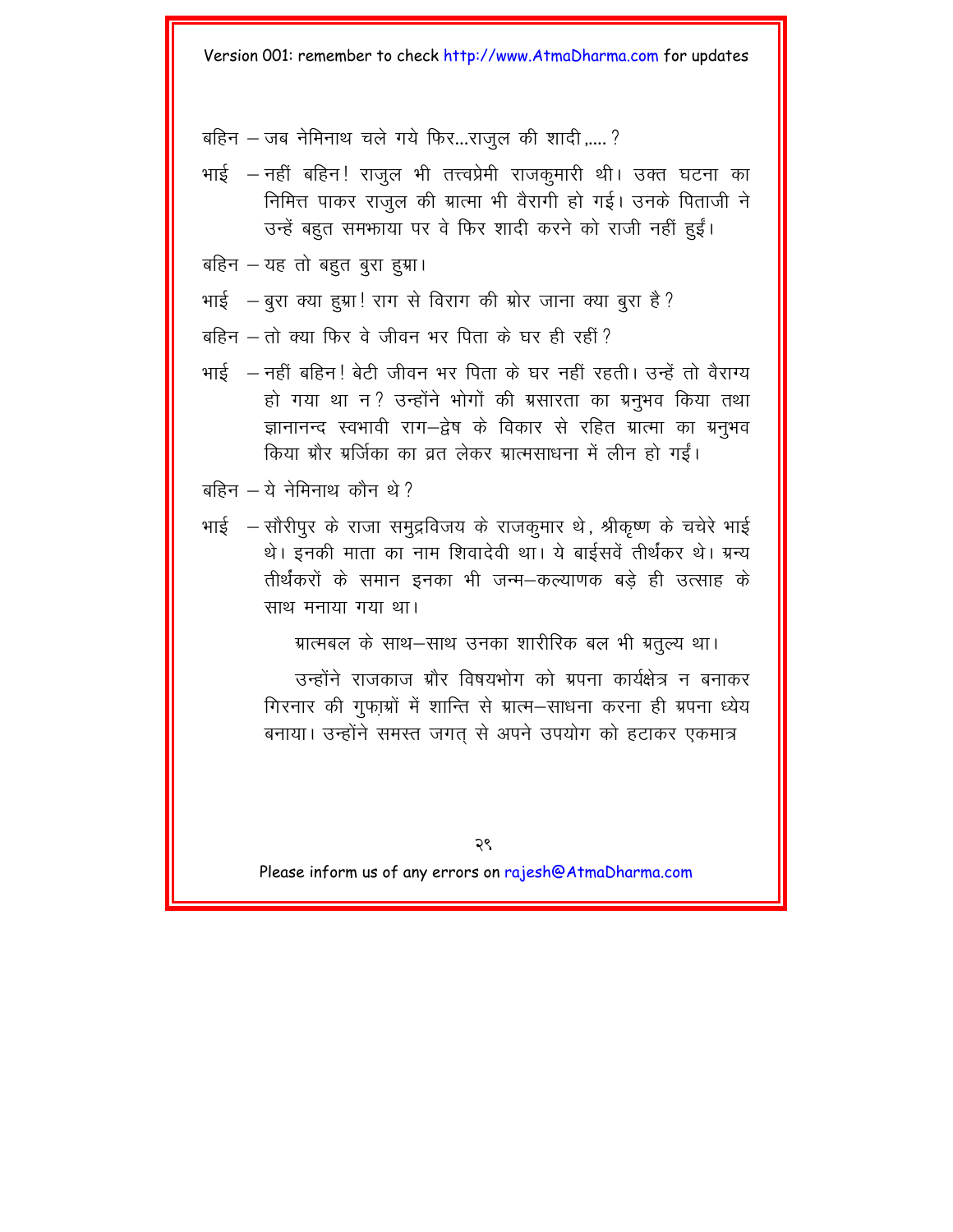ज्ञानानन्द स्वभावी ग्रपनी ग्रात्मा में लगाया। आत्मज्ञानी तो वे पहिले से थे ही. ग्रात्म-स्थिरता रूप चारित्र की श्रेणियों में बढते हुए दीक्षा के ५६ दिन बाद ग्रात्म—साधना की चरम परिणति क्षपक श्रेणी ग्रारोहण कर केवलज्ञान (पूर्ण ज्ञान) प्राप्त किया। तदन्तर करीब सात सौ वर्ष तक लगातार समवशरण सहित सारे भारतवर्ष में उनका विहार होता रहा तथा उनकी दिव्य ध्वनि द्वारा तत्त्व–प्रचार होता रहा।

ग्रन्त में गिरनार पर्वत से ही एक हजार वर्ष की ग्रायु पूरी कर मुक्ति प्राप्त की।

बहिन – तो गिरनारजी " सिद्धक्षेत्र" इसीलिए कहलाता होगा?

भाई  $-$  हाँ, गिरनार पर्वत नेमिनाथ की निर्वाण $-$ भूमि ही नहीं, तपो $-$ भूमि भी है। राजुल ने भी वहीं तपस्या की थी तथा श्रीकृष्ण के पुत्र प्रद्युम्न कुमार ग्रौर शम्बू कुमार भी वहीं से मोक्ष गये थे।

> जैन समाज में शिखरजी के पश्चात गिरनार सिद्धक्षेत्र का सबसे महत्त्वपूर्ण स्थान है।

#### **yxe -**

- १. भगवान नेमिनाथ का संक्षिप्त परिचय दीजिये।
- २. भगवान नेमिनाथ की तपो–भूमि ग्रौर निर्वाण–भूमि का परिचय दीजिये।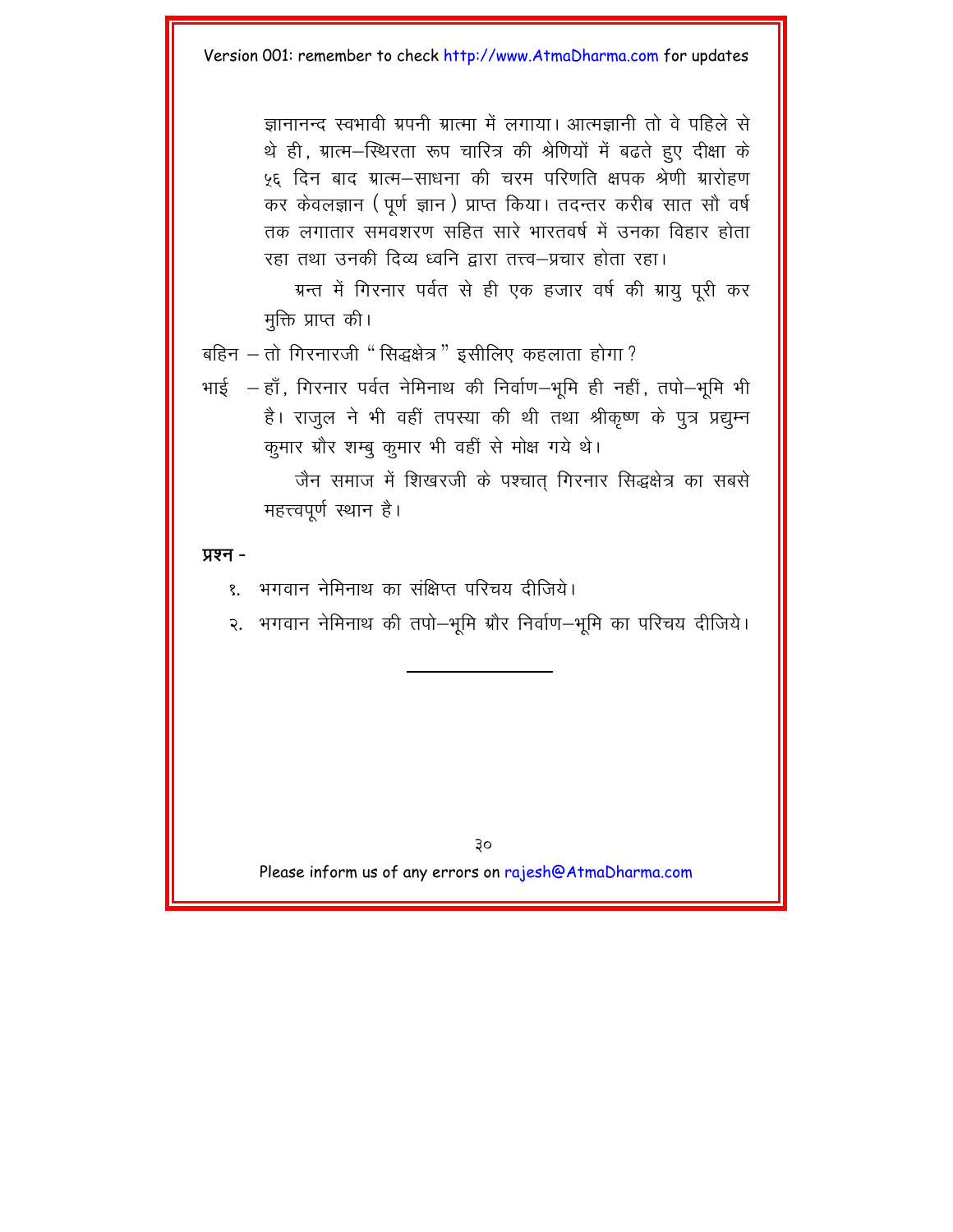<span id="page-33-0"></span>पाठ ग्राठवाँ  $\left.\right[$ | जिनवाणी-स्तुति

वीर हिमाचलतैं निकसी, गुरु गौतम के मुख कुंड ढरी है। मोह महाचल भेद चली जग की जडतातप दर करी है।। ज्ञान पयोनिधि माँहि रली, बहु भंग तरंगनिसों उछरी है। ता शूचि शारद गंग नदी प्रति, मैं ग्रंजुलि कर शीश धरी है ।।१।। या जगमंदिर में ग्रनिवार. ग्रज्ञान ग्रंधेर छयो अति भारी । श्री जिन की धनि दीपशिखा सम, जो नहिं होत प्रकाशन-हारी।। तो किस भांति पदारथ पाँति. कहाँ लहते रहते-ग्रविचारी । या विधि संत कहे धनि है, धनि हैं जिन वैन बड़े उपकारी ।।२।।



३१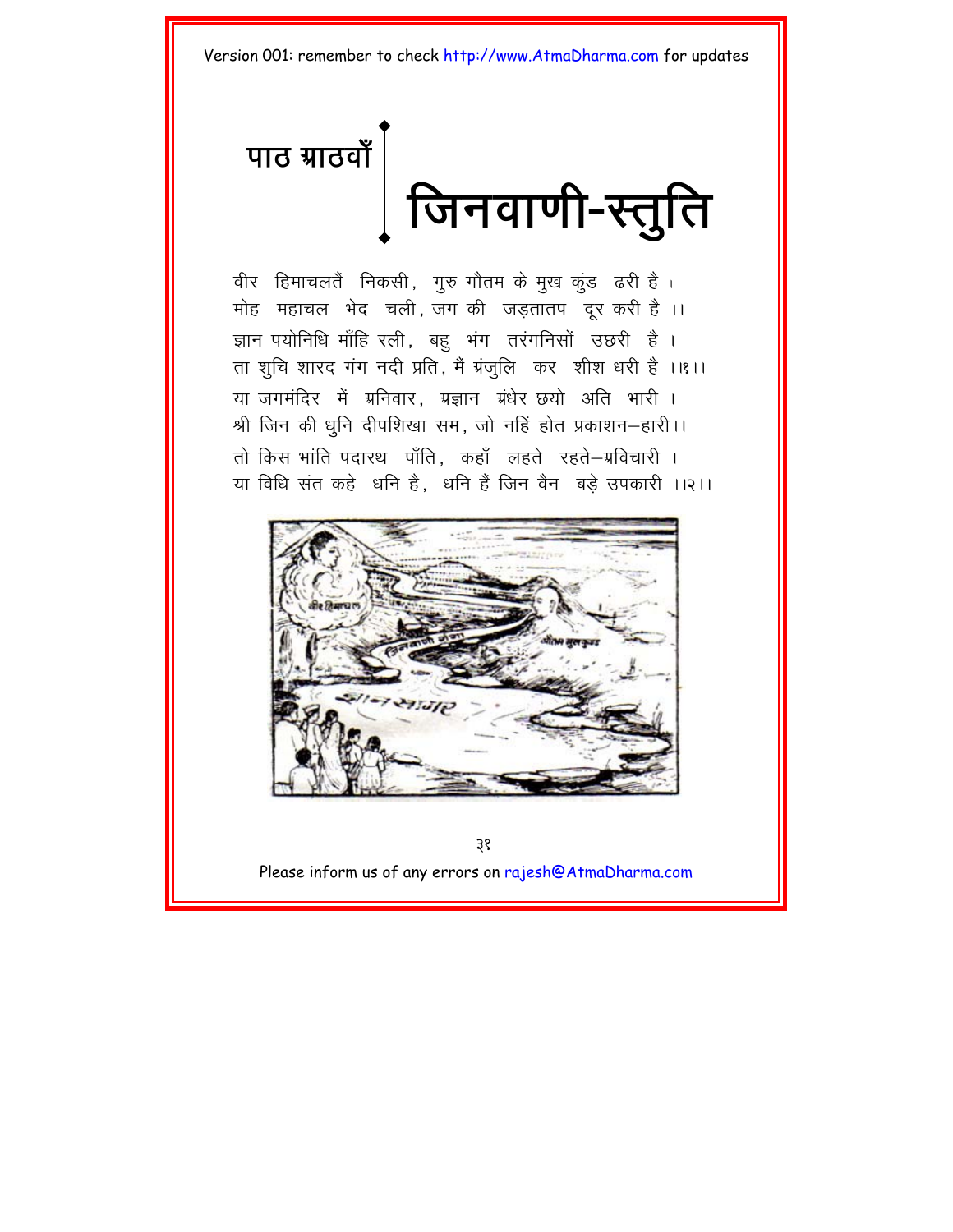यह जिनवाणी की स्तुति है। इसमें दीपशिखा के समान ग्रज्ञानांधकार को नाश करने वाली पवित्र जिनवाणी–रूपी गंगा को नमस्कार किया गया है।

जिनवाणी ग्रर्थात जिनेन्द्र भगवान द्वारा दिया गया तत्त्वोपदेश, उनके द्वारा बताया गया मूक्ति का मार्ग।

हे जिनवाणी-रूपी पवित्र गंगा! तुम महावीर भगवानरूपी हिमालय पर्वत से प्रवाहित होकर गौतम गणधर के मुखरूपी कृण्ड में ग्राई हो। तुम मोहरूपी महान् पर्वतों को भेदती हुई जगत् के ग्रज्ञान ग्रौर ताप (दृ:खों) को दूर कर रही हो। सप्तभंगी रूप नयों की तरंगों से उल्लसित होती हुई ज्ञानरूपी समुद्र में मिल गई हो।

ऐसी पवित्र जिनवाणी-रूपी गंगा को मैं ग्रपनी बुद्धि ग्रौर शक्ति ग्रनुसार ग्रञ्जलि में धारण करके शीश पर धारण करता हैं।।१।।

इस संसाररूपी मंदिर में ग्रज्ञानरूपी घोर ग्रंधकार छाया हुग्रा है। यदि उस ग्रज्ञानांधकार को नष्ट करने के लिए जिनवाणी रूप दीपशिखा नहीं होती तो फिर तत्त्वों का वास्तविक स्वरूप किस प्रकार जाना जाता? वस्तु स्वरूप ग्रविचारित ही रह जाता। ग्रत: संत कवि कहते हैं कि जिनवाणी बड़ी ही उपकार करने वाली है, जिसकी कृपा से हम तत्त्व का सही स्वरूप समफ सके ।।२।।

मैं उस जिनवाणी को बारंबार नमस्कार करता हूँ।

प्रश्न -

१. जिनवाणी स्तुति की कोई चार पंक्तियाँ ग्रर्थ सहित लिखिये।

३२